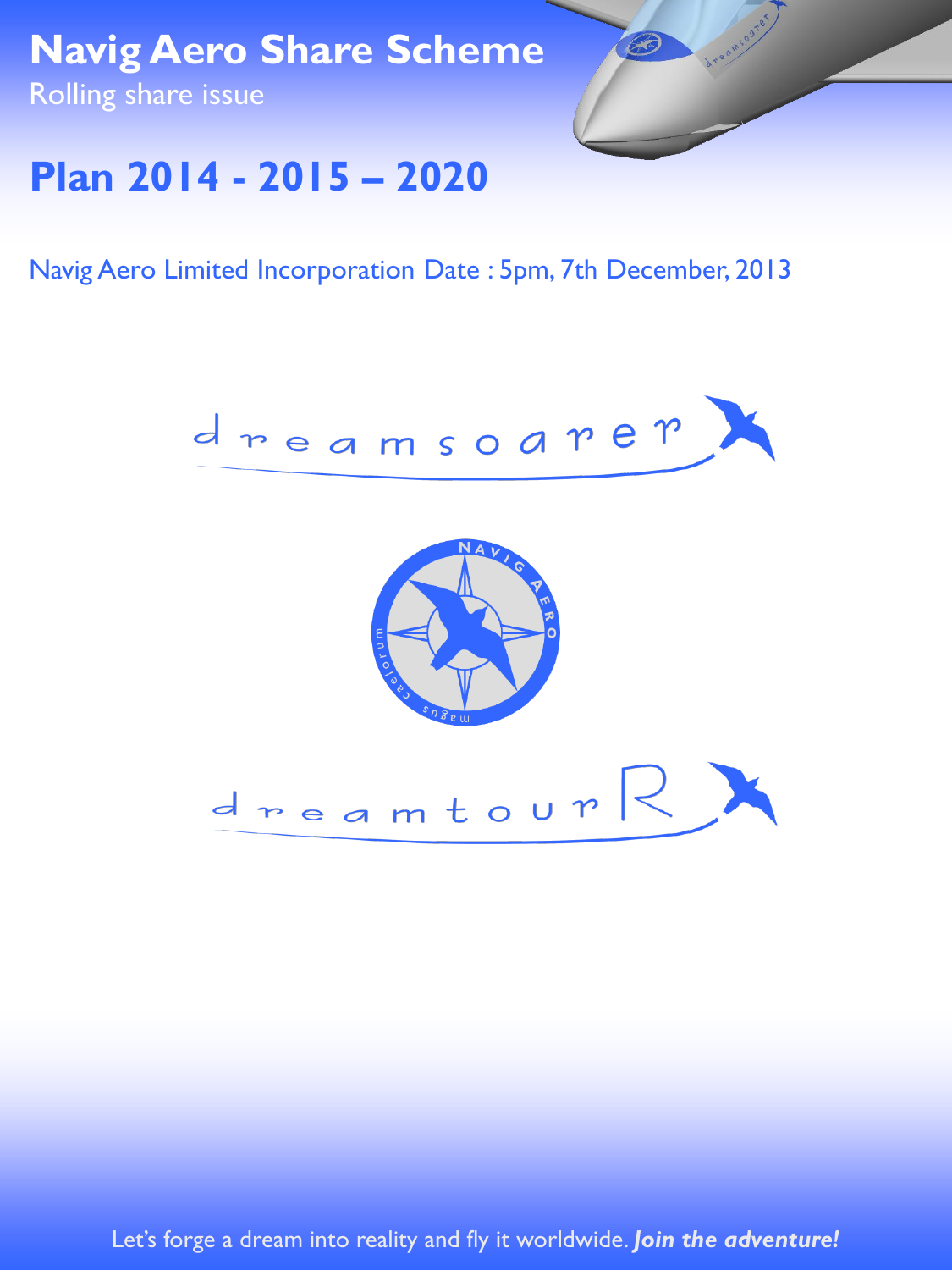### **Navig Aero Limited Plan Contents**

### **A Introduction**

Introduction

Plan outline

## **B Short term plan 2014-2015 Build one dreamsoarer**

Prospectus and investment scheme

Share tranches and **RULES**

Two year tasklist

Task list timing and funding

Plan Summary

## **C Long term Vision 2013-2020 To manufacture aircraft**

#### Target 2011-2020

Quid pro quo pyramid of funding and targets "poker"

Quid pro quo poker explained

Budget 2014-2020

Making money and increasing share value

Medium term model family

Long term model pyramid

### **D Product and business discussion**

Project introduction

Lean everything

Competitor analysis

Sailplane ownership

Profitability with low volume & Direct marketing

Making aeroplanes

From 1:10 scale concept to 1:1 manufacture-model

### **E Summary**

Business summary

Investment summary

![](_page_1_Picture_29.jpeg)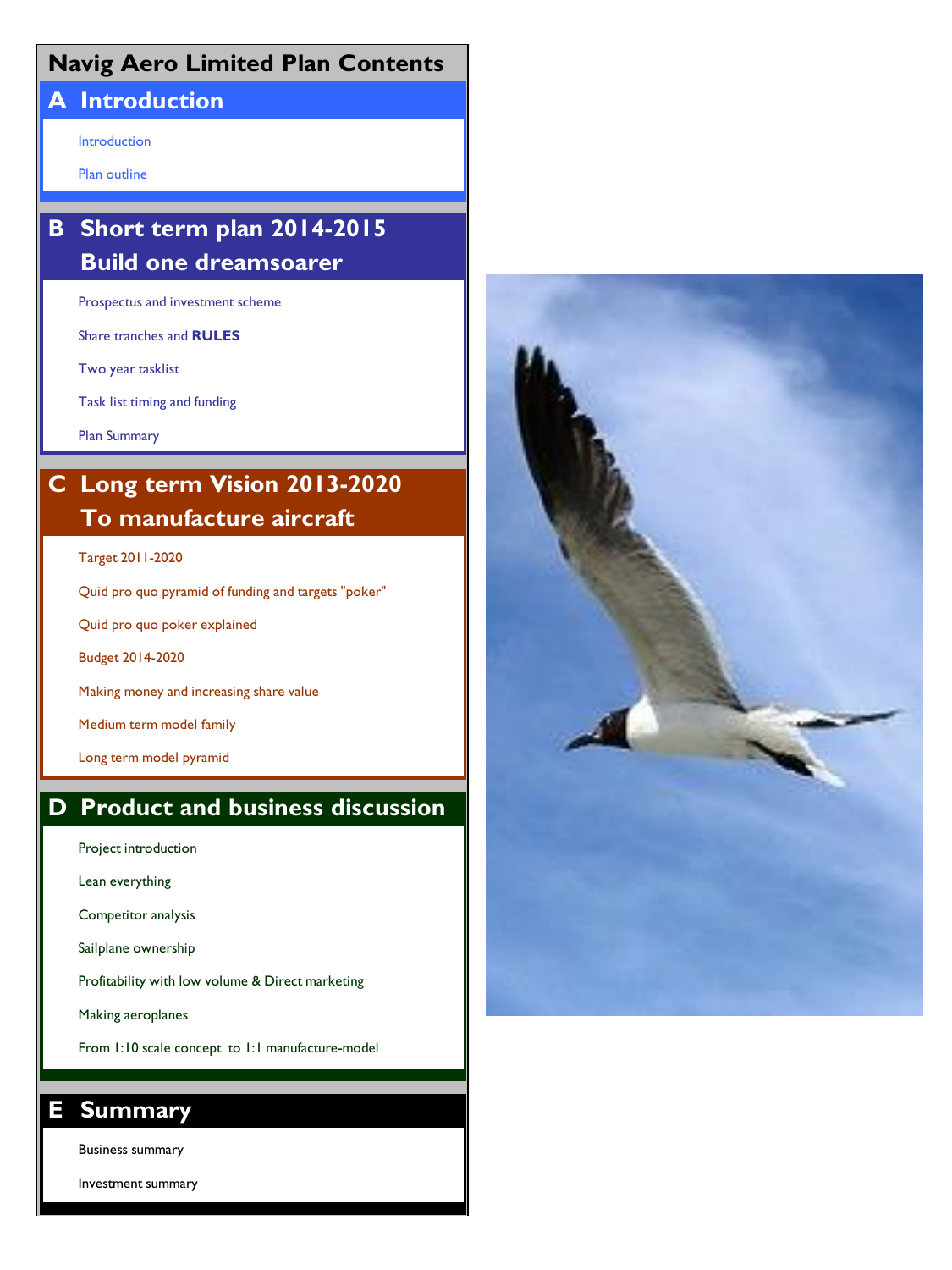# Introduction

#### **Why involve other people at this stage?**

The dreamsoarer concept is established, but now comes the real detail work. To take this well rounded idea and forge it into reality. To delve into every aspect, component and component relationship. To decide, identify, optimise, cost, refine each washer, bracket, mechanism and spatial position and choose their individual material specification and dimension. Each part requires a deep dive and vigorous discussion between the team which will take place during:

- quarterly weekend workshops at Duxford IWM
- monthly webinar workshops
- ongoing live forum

We require brutal brainstorming exchanges to banish all wishful thinking and deliver a prototype result for each and every part, system and calculation. To manage that process alone seems unwise and unnecessary given the wealth of talent out there wanting to become part of a high energy aircraft development. Therefore it is time to bring in other viewpoints, opinions, expertise, brains, to broaden the dialogue and accelerate the discussion.

Concept design by committee leads to dull products, but once that product concept is established, like the dreamsoarer, thereafter the more people involved the better. Navig Aero is seeking collaborator-investors to stake modest sums into the project and to lend their acumen. By demanding both a finanancial and intellectual investment into the product, we ensure the people who come aboard this adventure believe in the dreamsoarer concept.

Most aero-people have a daydream to create their own aircraft. but time, ability, finance or opportunity is usually lacking. The ones who do try this find the project unravels into a desperately tough, long lonely journey. I am inviting you to review a ground breaking advancement aircraft concept and become part of a team.

You will commit modest resources and modest time. The project will not become overbearing and yet you will extract a great deal of satisfaction and social energy from it, and perhaps even a decent financial return.

There are tax advantages to investing [\(SEIS\)](http://www.ukbusinessangelsassociation.org.uk/be-an-angel/forming-own-syndicate) while industrial investment is [tipped.](http://www.bbc.com/capital/story/20131028-what-stocks-to-buy-now) Thank you for considering being part of Navig Aero Limited.

Yours sincerely, Ben Collins.

Re Collin

![](_page_2_Picture_13.jpeg)

#### **Ben Collins**

Ben is an experienced transport designer with a 20 year track record of simplification and innovation. Ben developed the first sub €10 active headrest and numerous engine innovations. He is especially interested in aerodynamics, transport design and engine technology in a career taking him to Portugal, Scotland, Germany, Italy and Sweden. A design philosophy of "nature is the best designer" and life interest of birdwatching lead to the creation of polymorphic wings and an airframe to complement that. Manufacturing the dreamsoarer is a long held ambition. *Roles 2014 : Design leader, powertrain, patent, prototyping, co-ordinator.*

![](_page_2_Picture_17.jpeg)

![](_page_2_Picture_18.jpeg)

![](_page_2_Picture_19.jpeg)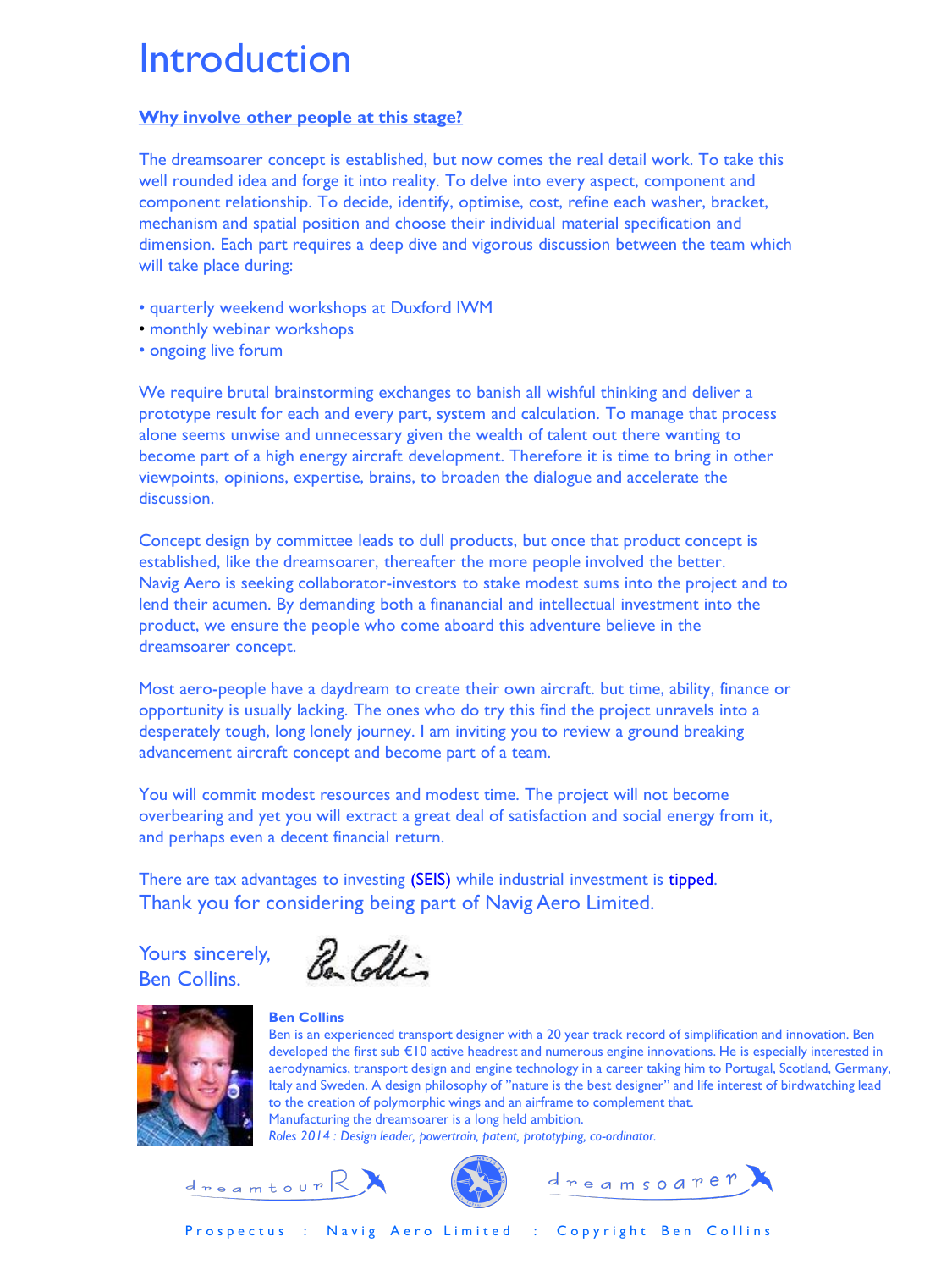# Plan Outline

### **Summarising 2014-2020**

We have a single target for 2014, to build full scale manufacture-models of the dreamsaoare and dreamtourR. That will massively advance the project from todays scale-concept-models.

Armed with full scale manufacture-models, costing, BoM and calculations means we will have established a tremendous platform to go forwards with Navig Aero in 2015.

During 2014 the projected company valuation will double, providing the investor with a virtual 100% return. However we must be realistic that share value doubling is dependent on both a successful manufacture-model and someone willing to buy your share.

In the latter part of 2015 we will build and ground test a dreamsoarer prototype. This also allows full publication of the project to ascertain market potential.

In 2016 we will fly the prototype, begin taking advance orders and prepare for batch production, at the end of the year.

In 2017 we will start to expand the business and move away from "development" toward "manufacturing" and the real business of building aircraft.

During the following years, the dream family of small aircraft will be expanded and introduced to new customers and markets. By 2020 Navig Aero will have established a manufacturing and organisational platform. This will not be a smooth, easy journey.

#### **Concentrating on 2014 Increasing project valuation from £100,00 to £200,00**

Your initial investment, the one this plan wishes to entice you into, is targetting a clear result – the full scale manufacture-model. If the manufacture-model is brilliant then there is every reason that the project valuation rises from today's  $£100,00$  to  $£200,00$  or more. If that model is not brilliant, then the project valuation and your share will be less or may even have diminished completely to  $£0$ . It is your responsibility to evaluate the dreamsoarer and dreamtourR and ask yourself three questions:

• Are today's 2013 scale-model-concepts and business plan worth £100,000?

- Will the manufacturing-model in 2014 and collated project team be worth at least £100,000, or even close to £200,00?
- Do I believe that Ben Collins and the people sat next to me can deliver that in 2014?

The detailed plan for 2014-2015 (section B) and then long term plan for 2014-2020 (section C) will now be explained in tables and diagrams on the following pages. The final section (D) discusses the business of making aircraft. In the next two years we move from scale-model to model and then a real plane, ready to fly and make aviation history.

# Join the adventure!

 $d_{\texttt{mean} \texttt{four}}$ 

![](_page_3_Picture_16.jpeg)

![](_page_3_Picture_17.jpeg)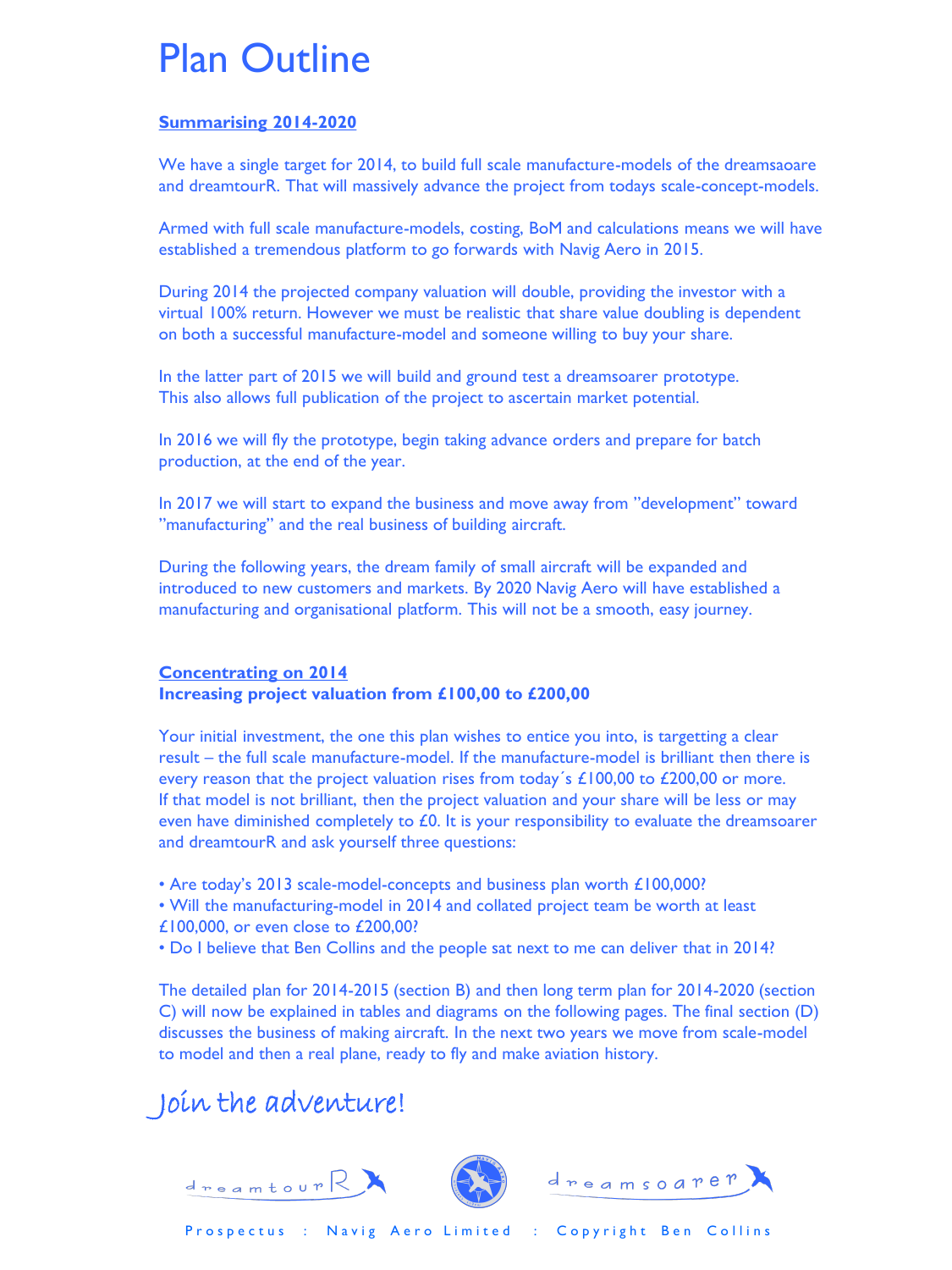![](_page_4_Picture_0.jpeg)

# **B Short term plan 2014-2015 Build one dreamsoarer**

Prospectus and investment scheme

Share tranches and **RULES**

Two year tasklist

Task list timing and funding

 $d_{\texttt{mean}$  tour  $\mathbb{R}$ 

Plan Summary

![](_page_4_Picture_7.jpeg)

![](_page_4_Picture_8.jpeg)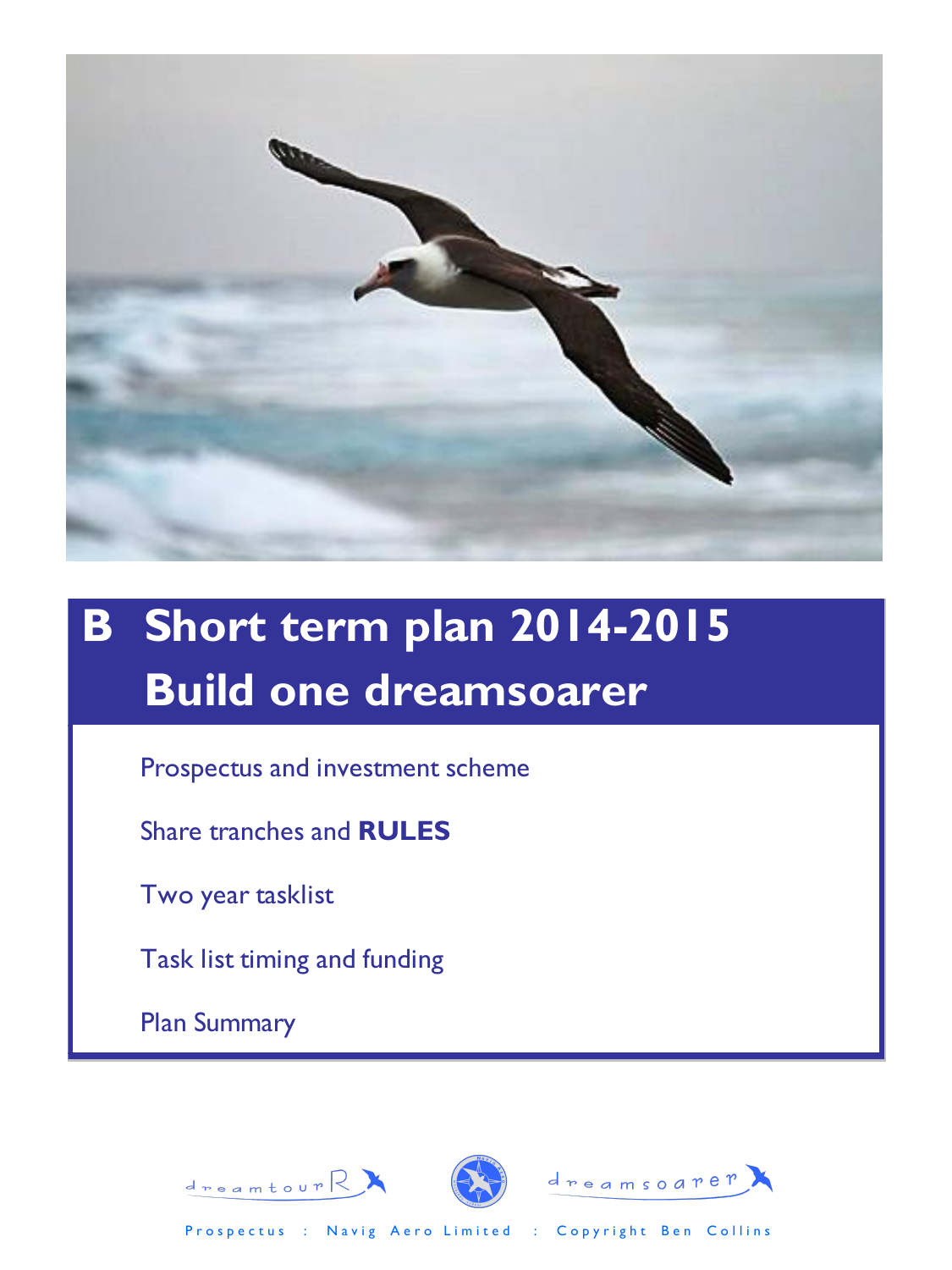#### **2014-2015 Prospectus and Investment Scheme**

This prospectus serves as both project definition and investment contract. The document values the proposal at £100,000 at kick off and £300,000 at close Dec 31st 2015.

The first tranche £20,000 December 2013 buys 20% share : project value £100,000. The first investors have first choice to choose to invest further, not invest further but retain existing share or sell share. In the event of selling then resale of project share value has open market price but other existing shareholders have first refusal at market value.

- The second tranche £10,000 Jan 1st 2015, buys 5% share of the project, then valued at £200,000.
- The third tranche £30,000 July 1 2015, buys 15% share of the project, then valued at £200,000.
- The fourth and final tranche £10,000 Nov 1st 2013, buys 2% share, then valued at £250,000.

• With a test marketed and ground tested prototype at the end of 2015, the estimated value of Navig Aero is £300,000+.

If a single investor were to invest all tranches that would cost £70,000 and give 44% project share assuming the prices of the share issue followed this table – only the first 20 shares have a fixed price however. At the start of the project, before any investment, Ben Collins owns 100% of the project.

The project share means ownership of the entire project, including manufacturing rights and intellectual property. Any public funding grant assistance contributes directly to the project. The result of the project to 2015 is a ground tested prototype and sales tool for limited production.

![](_page_5_Figure_9.jpeg)

| Navig Aero dreamsoarer 2014-2015               |                    | <b>Cost &amp; Timings</b> |      |            |
|------------------------------------------------|--------------------|---------------------------|------|------------|
| 21st Nov 2013 Ben Collins                      |                    | <b>eeks</b>               |      | Cost       |
| $A: 2014$ First half                           | <b>Feasibility</b> | 25                        | 1000 | £10 000,00 |
| B: 2014 Second half                            | Manufacture-model  | 25                        | 1000 | £10 000,00 |
| C: 2015 First half                             | <b>Detailing</b>   | 25                        | 1000 | £10 000,00 |
| D: 2015 Third quarter True Prototype           |                    | 12,5                      | 500  | £30 000,00 |
| $\mathsf{E}: 2015$ Final quarter Commissioning |                    | 12.5                      | 500  | £10 000,00 |
| ll Total                                       |                    | 100                       | 4000 | £70 000,00 |

![](_page_5_Picture_11.jpeg)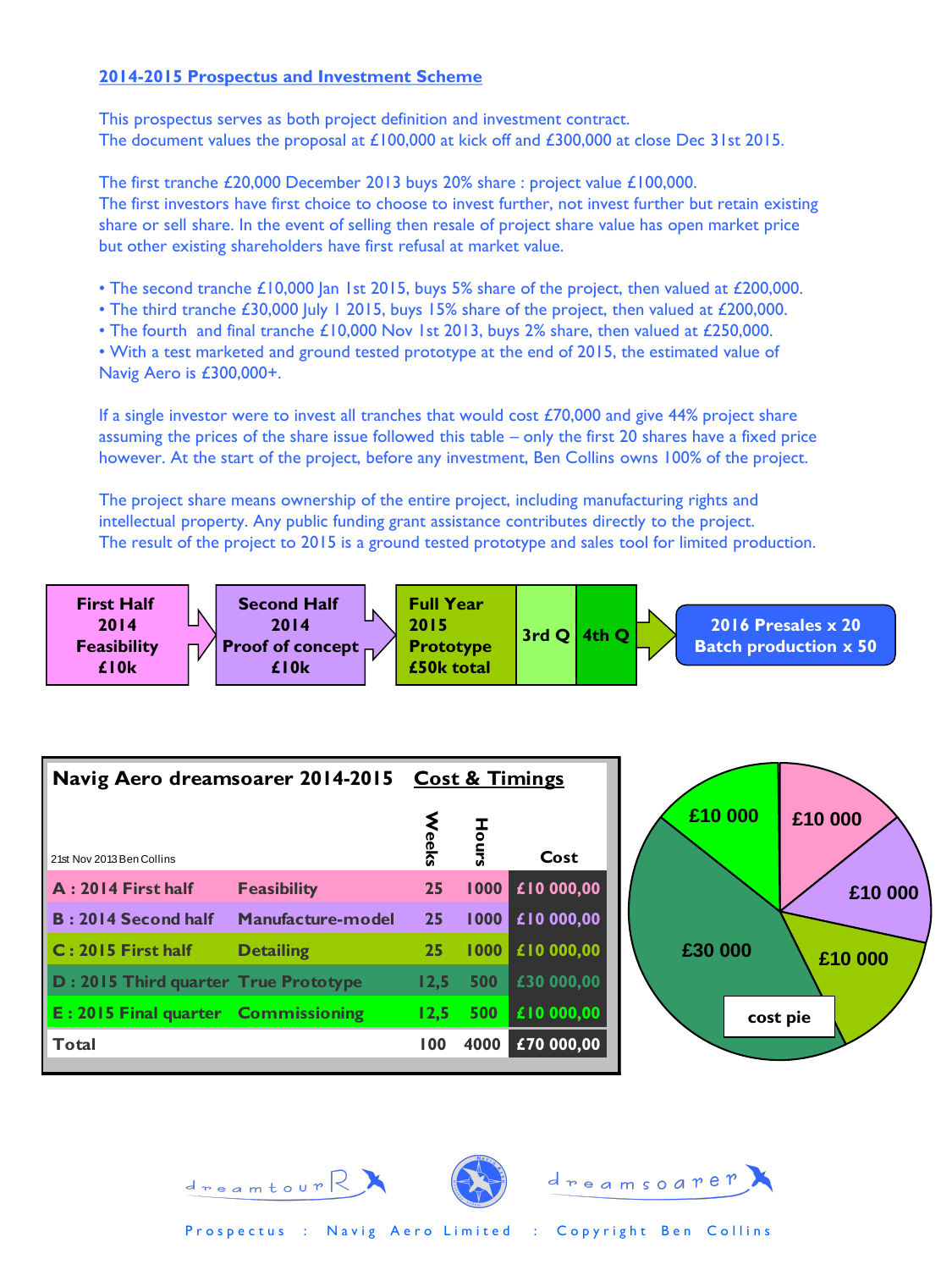#### Navig Aero dreamsoarer **Investment and Tranche Funding 2014-2015** Remaining project shares Total sold project shares Fotal value per share **Project Nominal** share sale Share price Project %tage project and funding 21st Nov 2013 Ben Collins value share share valuation tranche A: 2014 First half **Feasibility** fixed price  $10$  $|0\rangle$  $|0\rangle$ 90 £1 000 €100 000 €10 000 Manufacture-model €100 000 **B: 2014 Second half** fixed price  $10$  $\overline{10}$ 20 80 £1 000 €10 000 €200 000 C: 2015 First half **Detailing** open market 5 5 25 75 £2 000 €10 000 D: 2015 Third quarter True Prototype open market  $15$  $\sqrt{5}$ 40 60 £2 000 €200 000 €30 000 E: 2015 Final quarter Commissioning open market  $\overline{4}$  $5<sub>5</sub>$ 44 56 £2 500 €250 000 €10 000 **Total** 44 44 44 56 £3 000 £300 000 £70 000

Please note at the end of 2015 the project (Navig Aero Ltd) valuation £300,000 is entirely estimated, this could could be £1M or £0.

![](_page_6_Figure_2.jpeg)

| <b>Rule ref</b>    | Navig Aero Limited rolling share sales rules and incorporation Dec 7th 2013.                                                                            |
|--------------------|---------------------------------------------------------------------------------------------------------------------------------------------------------|
| Rulel              | At the start of December 7th 2013 Collins will own 100 shares, 100% nominally valued at £100,000 or £1,000 each                                         |
| Rule <sub>2</sub>  | At 5:00pm December 7th 2013 Collins will offer for sale 20 shares, 20%, valued at £20,000 or £1,000 each.                                               |
| Rule3              | The first issue of shares £20,000 / 20 shares / 20% will be distributed according to availability of buyers and a judgement on each buyer's             |
|                    | ability to contribute technically, or with their time, or financially in the future. That judgement will be made alone by Ben Collins.                  |
| Rule4              | Existing shareholders have first option on each new share tranche by proportion according to their existing share investment.                           |
| Rule <sub>5</sub>  | Each new share tranche is sold on open market price, except the first 20 shares which are sold by subscription Dec 7, 2013.                             |
| Rule <sub>6</sub>  | Each share tranch will be sold up to the value necessary to complete the next stage according to the investment summary table.                          |
| Rule <sub>7</sub>  | In the event of insufficent bidding for shares available, sold to meet next stage costs, more Collins shares will be sold at a lower (market) price.    |
| Rule <sub>8</sub>  | In the event of oversubscription of bidding for the next tranche to meet the stage costs, fewer Collins shares will be sold, i.e. sold at market price. |
| Rule <sub>9</sub>  | The third year, 2016 will raise funds through further share sales and or loans made against orders, note 2016 requires much greater funding.            |
| Rule <sub>10</sub> | Shares can be traded freely at any time, but before shares are sold they must be offered to fellow shareholders on first refusal at market price.       |
| <b>Rulel I</b>     | There will only ever be 100 shares.                                                                                                                     |
| Rule <sub>12</sub> | English private limited company law and rules applies in all aspects of the running of Navig Aero Limited.                                              |

![](_page_6_Picture_4.jpeg)

![](_page_6_Picture_5.jpeg)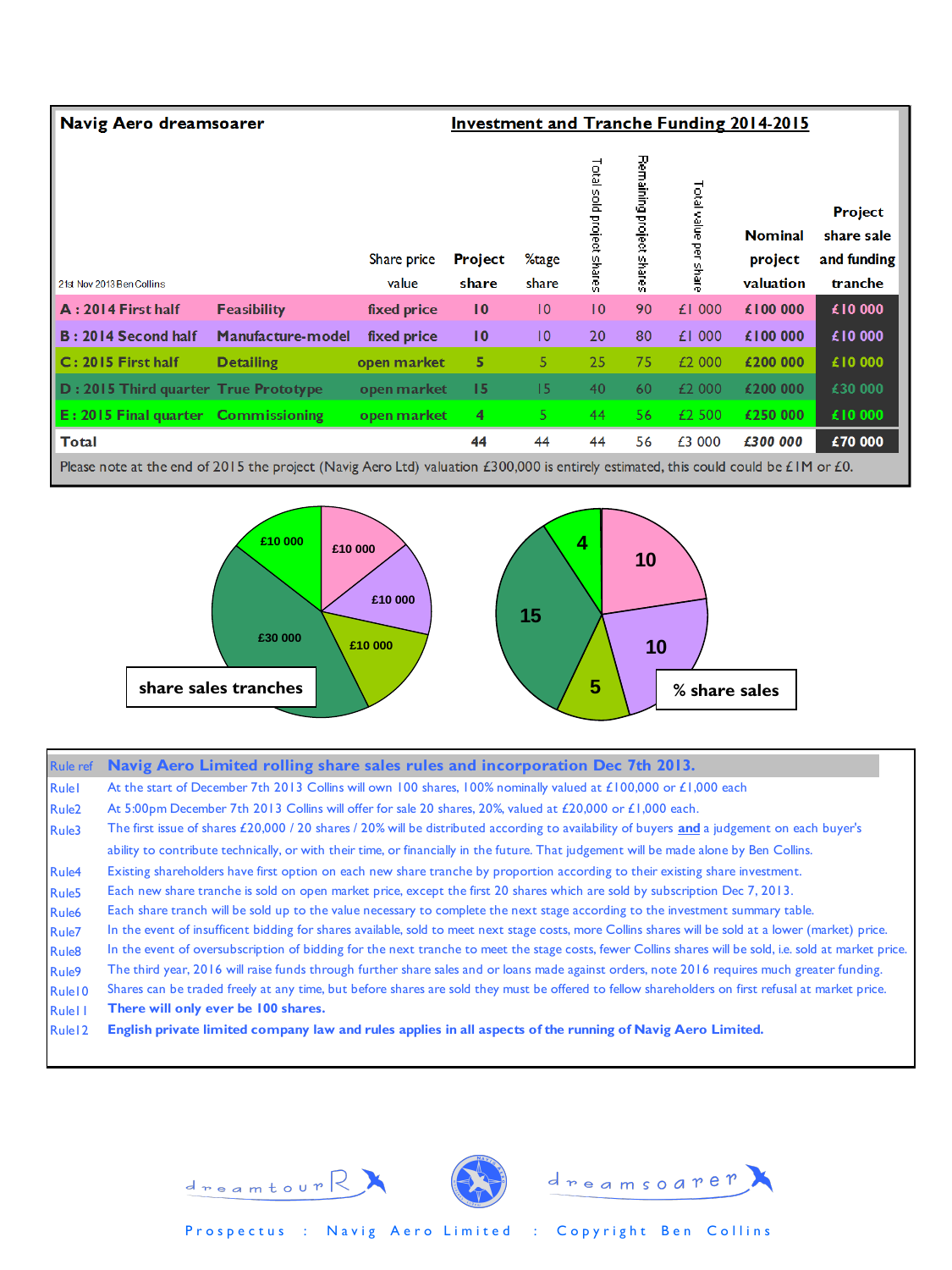|                                  | Navig Aero dreamsoarer: Two year task list and labour cost                                                                                                                        |                       |                   |
|----------------------------------|-----------------------------------------------------------------------------------------------------------------------------------------------------------------------------------|-----------------------|-------------------|
|                                  | 21st Nov 2013 Ben Collins                                                                                                                                                         |                       |                   |
| <b>Ref</b>                       | A: 2014 First half                                                                                                                                                                | Feasibili             | 40                |
| F <sub>1</sub>                   | Task                                                                                                                                                                              | Hours                 | Weeks             |
| F <sub>1</sub>                   | Start bank & tax accounts, website, email, database, contacts, meetings, drawing system.                                                                                          | 140                   | 4                 |
| F <sub>2</sub>                   | Rapid second loop and identification of project design areas; sorted, intermediate, vague.                                                                                        | 140                   | 4                 |
| F <sub>3</sub><br>F4             | Present work, printing, fix agenda, all aspects "deep dive" review of kick off status.<br>Derive cascade of uncertain areas and proceed with solution development and refinement. | 140                   | 4                 |
| F <sub>5</sub>                   | Define all standard parts or smorgasbord : cost, supplier, weight, specs, powertrain.                                                                                             | 140<br>140            | 4<br>4            |
| F <sub>6</sub>                   | Interim review of status, what is missing, what is defined, what needs refinement.                                                                                                | 140                   | 4                 |
| F7                               | Nailing down of CAD spatial packaging, modules, assembly, sizing, thickness, weights, and detail:                                                                                 | 120                   | 3                 |
| F <sub>8</sub>                   | Collate work, including drawings renderings, BoM and video sequence. Present.                                                                                                     | 40                    | 1                 |
|                                  | Total                                                                                                                                                                             | 1000                  | 25                |
|                                  |                                                                                                                                                                                   |                       |                   |
| R ef                             | <b>B:2014 Second half</b>                                                                                                                                                         |                       | Manufacture-model |
| PoC                              | Task                                                                                                                                                                              | Hours                 | Weeks             |
|                                  | PoC1 Define product specification for manufacture model.                                                                                                                          | 160                   | 4                 |
|                                  | PoC2 Adaption for scaling, source parts, materials and standard, motor fixings etc. Ordering.                                                                                     | 160                   | 4                 |
|                                  | PoC3 Control wiring packaging parts routing, adjustment, assembly, harness, powertrain.                                                                                           | 160                   | 4                 |
|                                  | PoC4 Assembly sequence and grouping of modules. Start of fabrication.                                                                                                             | 160                   | 4                 |
|                                  | PoC5 Fabrication, assembly and finishing. Powertrain testing, control element testing.                                                                                            | 160                   | 4                 |
|                                  | PoC6 Presentation of completed package, drawing collation and model. Prototype finishing & ergonon                                                                                | 200                   | 5                 |
|                                  | Total                                                                                                                                                                             | 1000                  | 25                |
|                                  |                                                                                                                                                                                   |                       |                   |
| R ef                             | C: 2015 First half                                                                                                                                                                | <b>Detailing</b>      |                   |
| D                                | Task                                                                                                                                                                              | Hours                 | Weeks             |
| D <sub>1</sub>                   | Airframe analysis, BoM and definition of all modules, parts, assembly, process, review.                                                                                           | 500                   | 13                |
| D <sub>2</sub>                   | Parts, suppliers, drgs, patents, electrical, safety, legal, tolerances, cost, ordering, workshop.                                                                                 | 500                   | 13                |
|                                  | Total (note more detail on 2015 tasks at the end of 2014)                                                                                                                         | 1000                  | 25                |
|                                  |                                                                                                                                                                                   |                       |                   |
| R ef                             | D: 2015 Third quarter                                                                                                                                                             | <b>True Prototype</b> |                   |
| p                                | Task                                                                                                                                                                              | Hours                 | Weeks             |
| P <sub>1</sub><br>P <sub>2</sub> | Fabrication in house and at suppliers & ongoing component refinement.                                                                                                             | 150<br>150            | 4<br>4            |
| P <sub>3</sub>                   | Assembly & ongoing component refinement.<br>Finishing and powertrain testing & ongoing component refinement.                                                                      | 200                   | 5                 |
|                                  | Total                                                                                                                                                                             |                       |                   |
|                                  |                                                                                                                                                                                   | 500                   | 13                |
| <b>Ref</b>                       | E: 2015 Final quarter                                                                                                                                                             | <b>Commissioning</b>  |                   |
| <b>TC</b>                        | Task                                                                                                                                                                              | Hours                 | Weeks             |
| TC <sub>1</sub>                  | Patent Applications final "in house" drafts & ongoing component refinement.                                                                                                       | 150                   | 4                 |
| TC <sub>2</sub>                  | Ground trials, powertrain duration test, preparation for flight trials & ongoing component refineme                                                                               | 150                   | 4                 |
| TC <sub>3</sub>                  | First dummy flight trial sequence. Deep project review. Define status, plan 2016.                                                                                                 | 200                   | 5                 |
|                                  | Total                                                                                                                                                                             | 500                   | 13                |
|                                  |                                                                                                                                                                                   | <b>Hours</b>          | <b>Weeks</b>      |

![](_page_7_Picture_1.jpeg)

 $d$  reamtour  $\mathbb{R}$ 

![](_page_7_Picture_2.jpeg)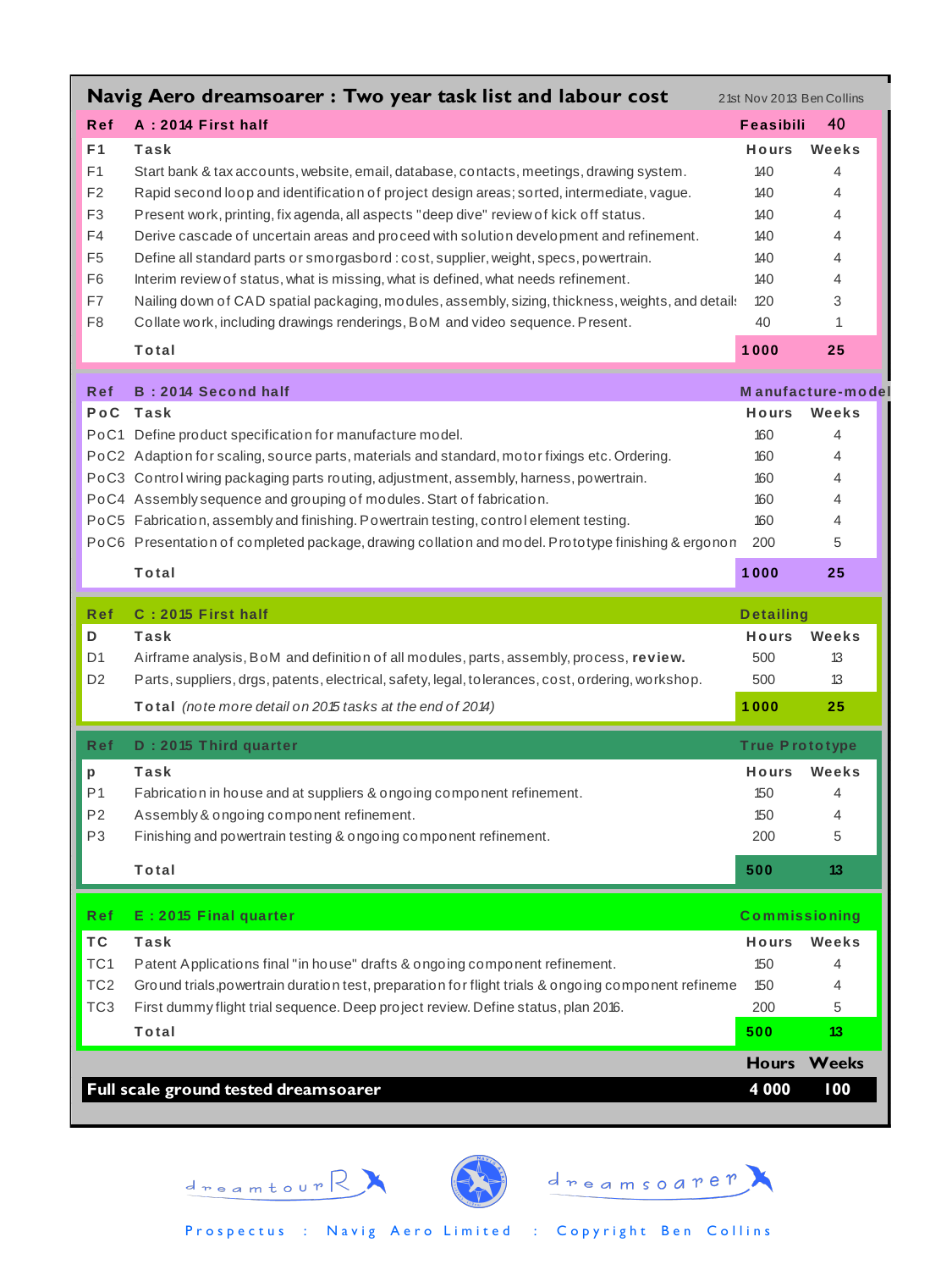![](_page_8_Figure_0.jpeg)

#### **Notes:**

There are regular monthly webinars, quarterly workshops and an ongoing forum. Frequent reviews, planning for the next stage, robust discussion and quite simply, deliberation from all, especially input from stakeholders or external consultations.

There will also be plenty of unlogged contributions from all stakeholders. Discussions, tests, travelling etc. Given the vocational nature of the project there can be a degree of voluntary contributions of time from all parties.

The first year 2014 should not be a burden for stakeholders, and remain *fun.*

| Navig Aero Ltd : quid pro quo funding |                      |                     | 2014-2015                                                 | 21st Nov 2013 Ben Collins |                     |  |
|---------------------------------------|----------------------|---------------------|-----------------------------------------------------------|---------------------------|---------------------|--|
|                                       |                      | Funding             |                                                           | <b>Funding</b>            | <b>Funding</b>      |  |
| Step                                  | Title                | Needed              | Result required                                           | Schedule                  | Dates               |  |
| $A: 2014$ First half                  | Feasibility          |                     | £10 000,00 Drawing suite & detail solutions               | £10000                    | Feb 1 2014          |  |
| $B: 2014$ Second half                 |                      |                     | Manufacture-mode £10 000,00 Manufacturing-model-prototype | £10 000                   | Jul 15 2014         |  |
| $C: 2015$ First half                  | <b>Detailing</b>     |                     | £10 000,00 Calculations, parts and suppliers              |                           | £10 000 Jan 10 2015 |  |
| D: 2015 Third quarter True Prototype  |                      | £30 000,00 Build it |                                                           | £30 000                   | Jul 15 2015         |  |
| $E: 2015$ Final quarter               | <b>Commissioning</b> |                     | £10 000,00 System and ground testing                      |                           | £10,000 Nov 1,2015  |  |
| Total                                 |                      | £70 000,00          |                                                           | £70 000                   |                     |  |

![](_page_8_Picture_6.jpeg)

![](_page_8_Picture_7.jpeg)

![](_page_8_Picture_8.jpeg)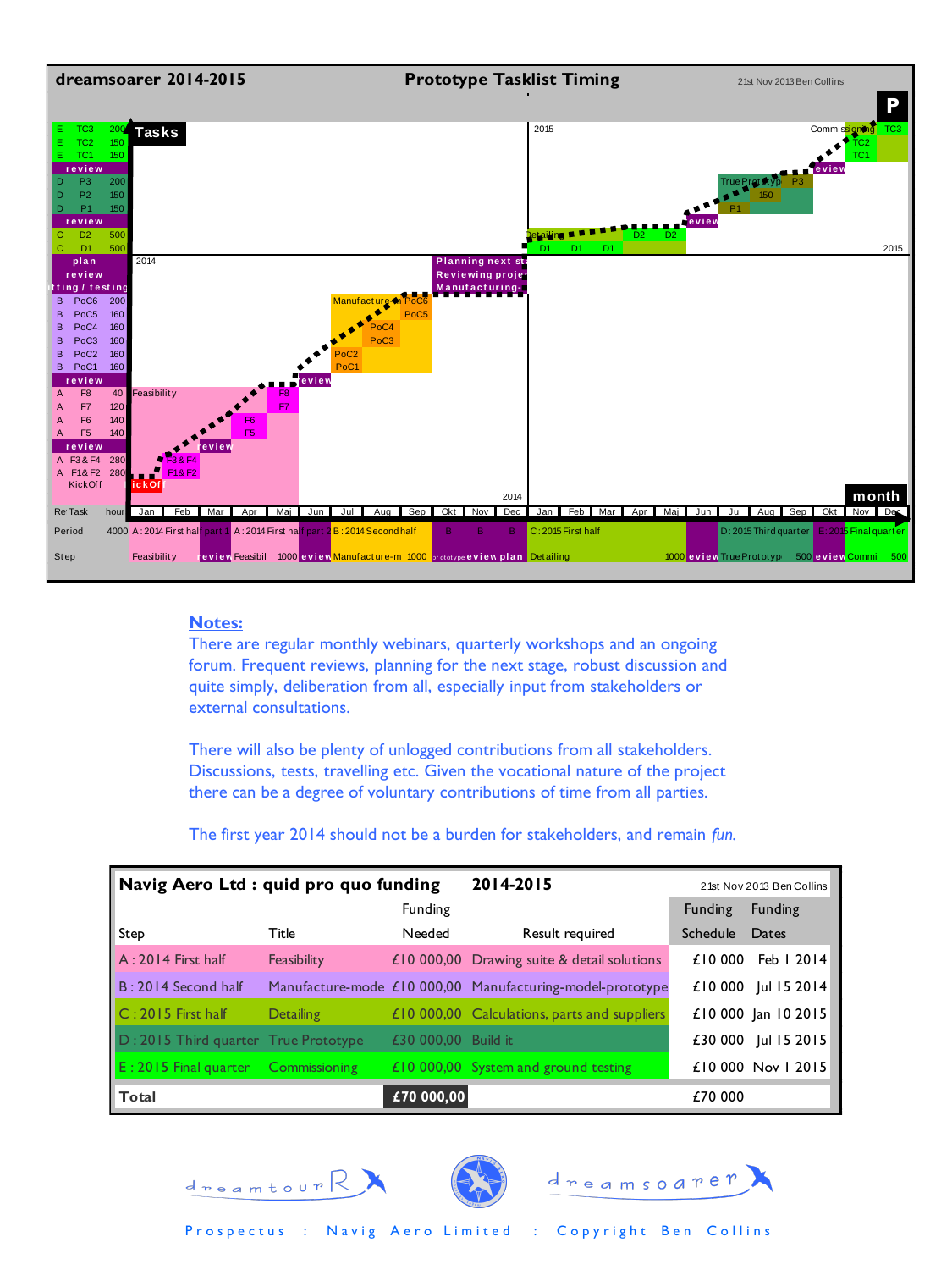| dreamsoarer                                | <b>Prototype Costing</b>                   |                       |       |                       | 21st Nov 2013 Ben Collins 2014-2015                      |  |  |  |  |
|--------------------------------------------|--------------------------------------------|-----------------------|-------|-----------------------|----------------------------------------------------------|--|--|--|--|
| A                                          | $A: 2014$ First half<br><b>Feasibility</b> |                       |       |                       |                                                          |  |  |  |  |
| Cost Item                                  |                                            | Unit Quantity         | Unit  | Total                 | <b>Notes</b>                                             |  |  |  |  |
| Labour                                     | hour                                       | 1000                  | £10   |                       | £10 000 CAD labour £10 ph + £2 CAD office = £12ph        |  |  |  |  |
|                                            |                                            |                       |       |                       |                                                          |  |  |  |  |
| Total                                      |                                            |                       |       | £10000                | running total £10 000                                    |  |  |  |  |
| в<br>Manufacture-model B: 2014 Second half |                                            |                       |       |                       |                                                          |  |  |  |  |
| <b>Cost Item</b>                           |                                            | Unit Quantity         | Unit  | Total                 | <b>Notes</b>                                             |  |  |  |  |
| Labour                                     | hour                                       | 1000                  | £10   | £10 000               |                                                          |  |  |  |  |
|                                            |                                            |                       |       |                       | Collins or grant to subsidise                            |  |  |  |  |
| I/I scale prototype                        |                                            |                       |       |                       | £0 prototype costs                                       |  |  |  |  |
|                                            |                                            |                       |       |                       |                                                          |  |  |  |  |
| Total                                      |                                            |                       |       | £10 000               | running total £20 000                                    |  |  |  |  |
| C                                          | <b>Detailing</b>                           |                       |       | C: 2015 First half    |                                                          |  |  |  |  |
| Cost Item                                  |                                            | Unit Quantity         | Unit  | Total                 | <b>Notes</b>                                             |  |  |  |  |
| Labour                                     | hour                                       | 1000                  | £10   | £10000                |                                                          |  |  |  |  |
| Total                                      |                                            |                       |       | £10 000               | running total £30 000                                    |  |  |  |  |
| D                                          |                                            | <b>True Prototype</b> |       | D: 2015 Third quarter |                                                          |  |  |  |  |
| <b>Cost Item</b>                           |                                            | Unit Quantity         | Unit  | Total                 | <b>Notes</b>                                             |  |  |  |  |
| Labour                                     | hour                                       | 500                   | f10   | £5 000                |                                                          |  |  |  |  |
| Prototype parts                            |                                            |                       |       |                       | £20 000 raw materials, source parts, specials, finishing |  |  |  |  |
| Workshop                                   |                                            |                       |       |                       | £1 000 share workshop, $8x6m@=50m2$ 4 months             |  |  |  |  |
| Tools                                      |                                            |                       |       |                       | $£1$ 500 specialist tools required                       |  |  |  |  |
| Continguency                               |                                            |                       |       | f2500                 |                                                          |  |  |  |  |
| Total                                      |                                            |                       |       | £30 000               | running total £60 000                                    |  |  |  |  |
| Е                                          |                                            | <b>Commissioning</b>  |       | E: 2015 Final quarter |                                                          |  |  |  |  |
| Cost Item                                  |                                            | Unit Quantity         | Unit  | Total                 | <b>Notes</b>                                             |  |  |  |  |
| Labour                                     | hour                                       | 500                   | £10   | £5 000                |                                                          |  |  |  |  |
| Tuning & Avionics                          |                                            |                       |       | £5 000                |                                                          |  |  |  |  |
| Total                                      |                                            |                       |       | £10 000               | running total £70 000                                    |  |  |  |  |
|                                            |                                            |                       |       |                       |                                                          |  |  |  |  |
|                                            |                                            |                       | Total | £70 000               | Parts £30 000<br>Labour 2 years £40 000                  |  |  |  |  |

#### **Plan Summary**

This plan is dramatic in its ambition, but also practical in the first steps. There is no rigid timetable for product expansion and true focus remains on the first three steps in 2014 and 2015, feasibility, proof of concept and prototype.

Even to build manufacture-model for an aeroplane for £20,000, will be a tremendous challenge and achievement. To then take this aircraft and deliver a working prototype to form the basis of future sales again presents real issues and risk.

Once a working prototype is ground tested and test marketed we will know an awful lot more than today and can begin to think seriously about flying the prototype and producing it. If the dreamsoarer can deliver all or most of what is promised then the plane should sell.

If we can really design and build this in two years for  $£70,000$  all in then it will be remarkable. According to this plan, it is possible.

![](_page_9_Picture_6.jpeg)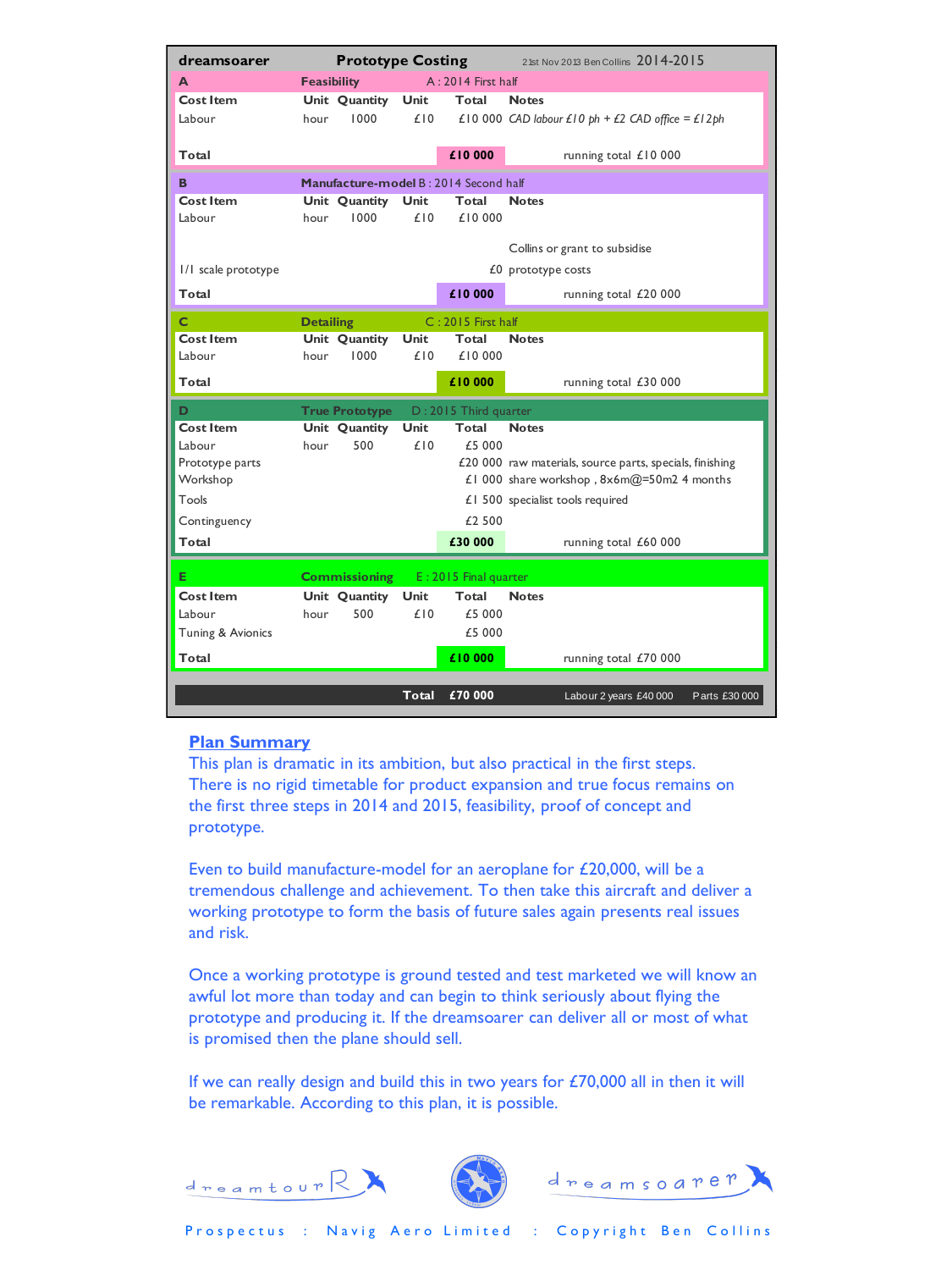![](_page_10_Picture_0.jpeg)

# **C Long term Vision 2013-2020 To manufacture aircraft**

Target 2011-2020

Quid pro quo pyramid of funding and targets "poker"

Quid pro quo poker explained

Budget 2014-2020

Making money and increasing share value

Medium term model family

Long term model pyramid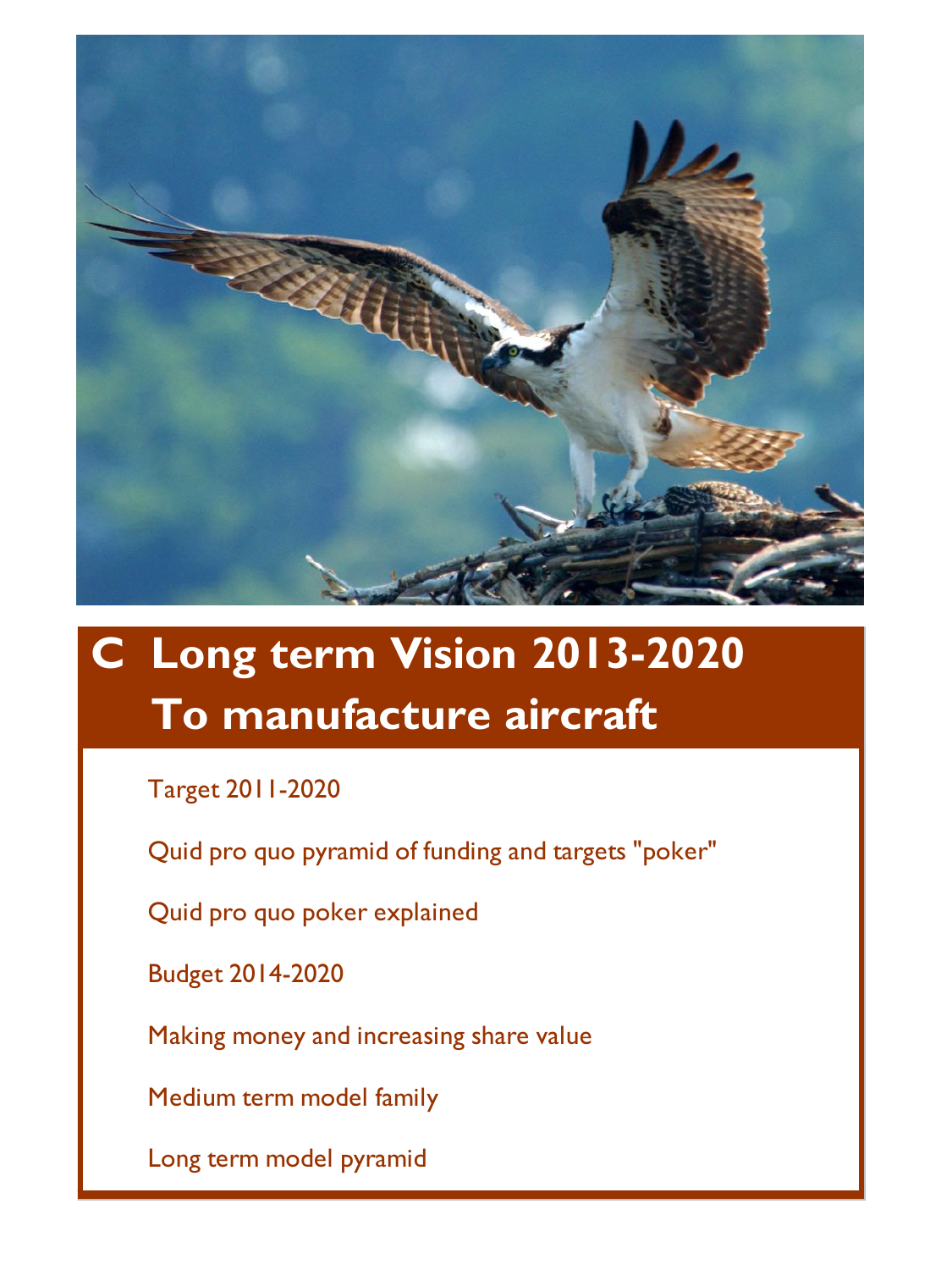![](_page_11_Figure_0.jpeg)

**2011-2013** Scale model concept established, basic drawing suite & 3d models, business prospectus. Extensive intellectual property developed and identified. Project valued at £100,000.

### **Goals**

*2014 Feasibility and proof of concept : 12/12 months : £20,000* Detail develop the concept, including a full scale manufacture-models - dreamsoarer and dreamtourR.

*2015 Presentation of Product : 12/24 months : £50,000 (total £70,000)* Create a flyable dreamsoarer prototype, sufficient to entice investment for production.

*2016 Batch production 20-50 units : 12/36 months : £130,000 Secured against orders margin (total £200,00)* Break even manufacture the dreamsoarer in low volume secure batch production.

*2017 Batch-serial production : 12/48 months : £200,000 - loan secured against orders x 50* Develop the dreamsoarer building technique into a range of light aircraft.

*2018-2020 Serial production : 36/84 months : £Organic Growth* Develop the dreamsoarer building technique into a range of light aircraft. Certify dreamtourR & dreamsoarer duo, dreamsoarer & dreamtourRelectric, dreamsoarer scale model plane, dreamtourR duo+2, dreamtourR quadra, dreamtourR jet, dreamtourR military utility and civilian duty specialist variants.

![](_page_11_Picture_9.jpeg)

 $d_{\texttt{mean} \texttt{four}}$ 

![](_page_11_Picture_10.jpeg)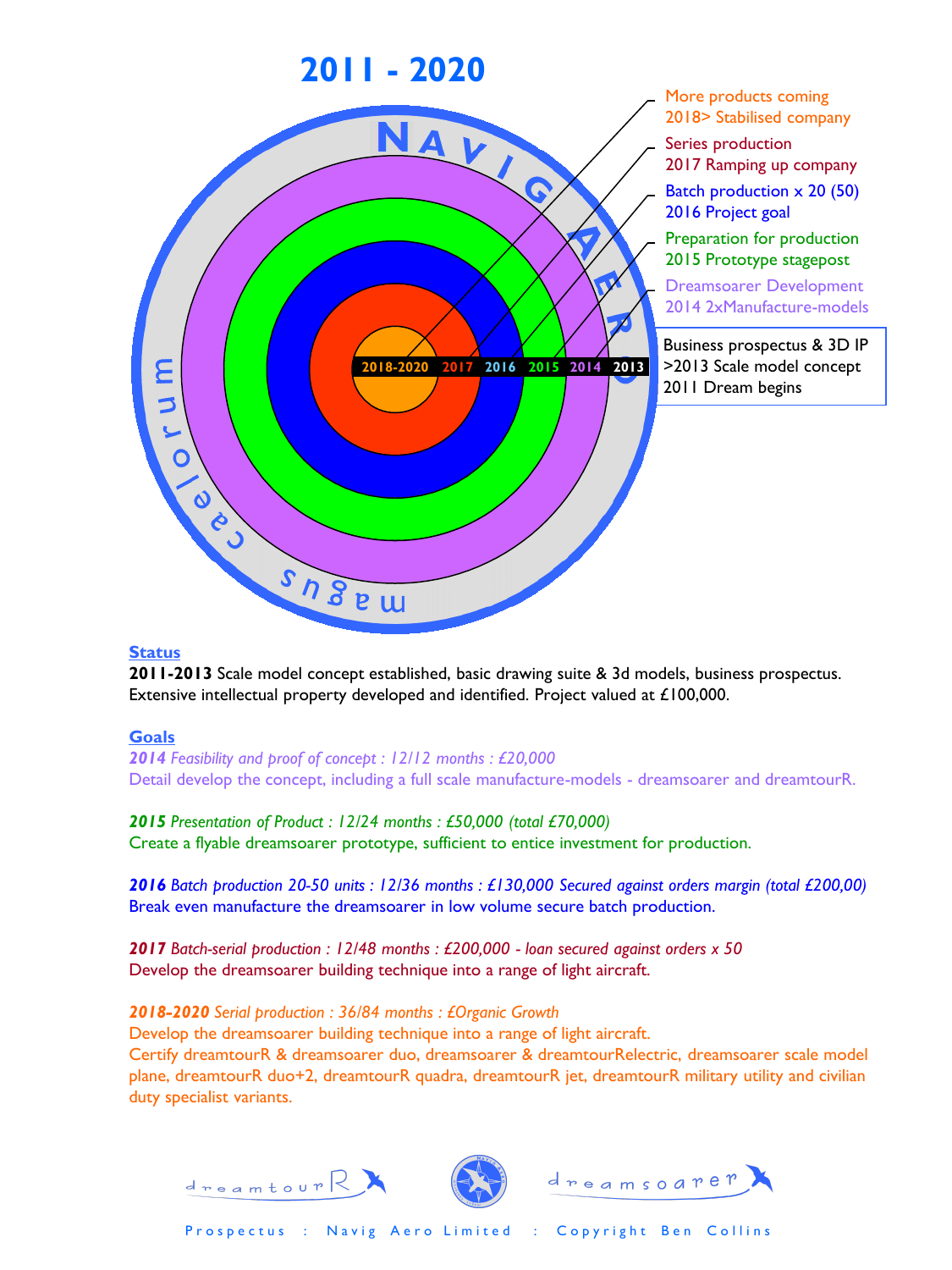### **Navig Aero Economic Plan Quid Pro Quo Poker Moderating Risk**

![](_page_12_Figure_1.jpeg)

![](_page_12_Picture_2.jpeg)

![](_page_12_Picture_3.jpeg)

![](_page_12_Picture_4.jpeg)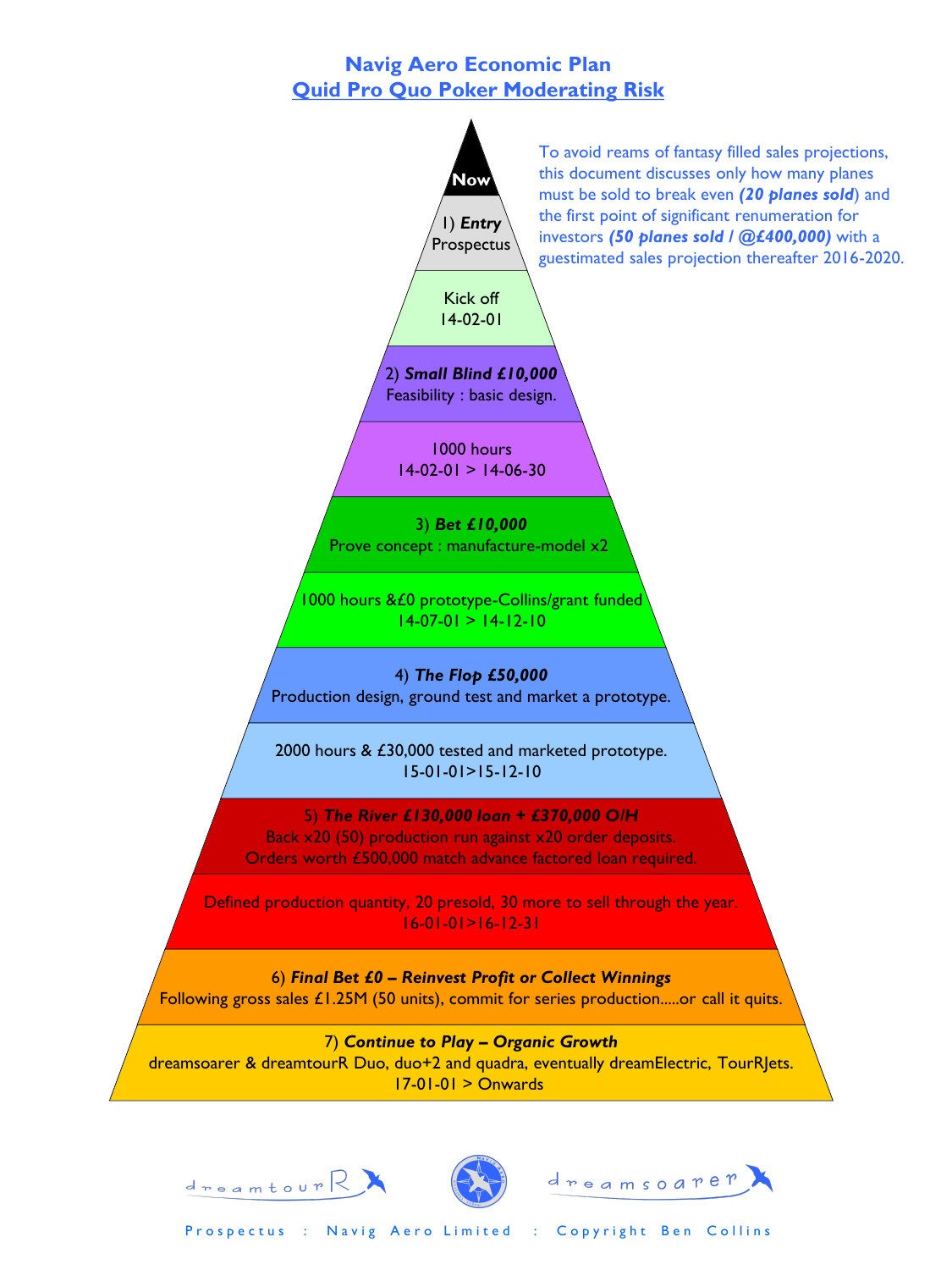#### **Navig Aero Investment – Structured Poker Moderating Risk**

#### *Stage 1) Entry to the Game- Coming to Duxford*

Reading this investment prospectus, we can see that by taking small steps, with a pause "check" or stop "fold" option at every juncture, the investor is not hurried into commitment without seeing a result, *quid pro quo.*

#### *Stage 2) Small Blind £10,000 First half 2014*

Completes the basic design, every tube, nut and bolt is defined and counted, though some supplier decisions, costs and calculations are missing.

#### *Stage 3) The Bet £10,000 Second half 2014*

If the design is agreed as satisfactory, we proceed to the manufacture-model development. The detail design is further advanced, now including aerodynamic profiles and most calculations.

#### *Stage 4) The Flop £50,000 2015*

A big step and the highest risk phase for the investor. A prototype plane is built ready to be flown in early 2016. Production suppliers are nailed down and costs defined. Structural calculations complete a further loop of design development, with a final loop considered after prototype testing.

• The prototype is used to hook at least twenty sales deposits.

• With a real plane, real sales and a defined batch run, economically rewarding production can be started with low risk to the investor.

#### *Stage 5) The River £130,000 + £370,000 O/Hs pro-rata 2016-2017*

Back x50 production run against x20 order deposits.

Orders (including £1,000 deposits) worth £500,000 match the investment advance required. £130,00 raw loan, £370,000 slush fund/tranche drip-funded to cover the years overheads pro rata. If 20 pre orders are obtained, it is reasonable to assume a further 30 orders can be hooked further on, therefore the batch quantity is geared to fifty.

This quantity can be re-evaluated after test markeing and prototype flight.

#### Stage 6) *Final Bet £0 – Reinvest Profit or Collect Winnings 2018-2020*

Stage 6 Version 1) *Collect Winnings* That will be bring us to a tipping point- ..........continue to steady and expanding serial production or call it quits and job well done, fifty planes built during an enjoyable and modestly profitable venture (@£400,000). Create an owners club and service organisation-cooperative.

#### Stage 6) *Continue? £0 – Organic Growth*

Organic growth can expand the company to eventually become the "British Cessna", logical ongoing product expansion, providing:

- certificate dreamsoarer duo.
- certificate dreamtourR duo.
- dreamsoarer electric.
- dreamtourR electric.
- dreamsoarer scale model plane.
- dreamtourR duo+2.
- dreamtourR quadra.

 $d_{\texttt{mean} \texttt{four}}$ 

• dreamtourR private jet, military and civilian duty variants.

![](_page_13_Picture_27.jpeg)

![](_page_13_Picture_28.jpeg)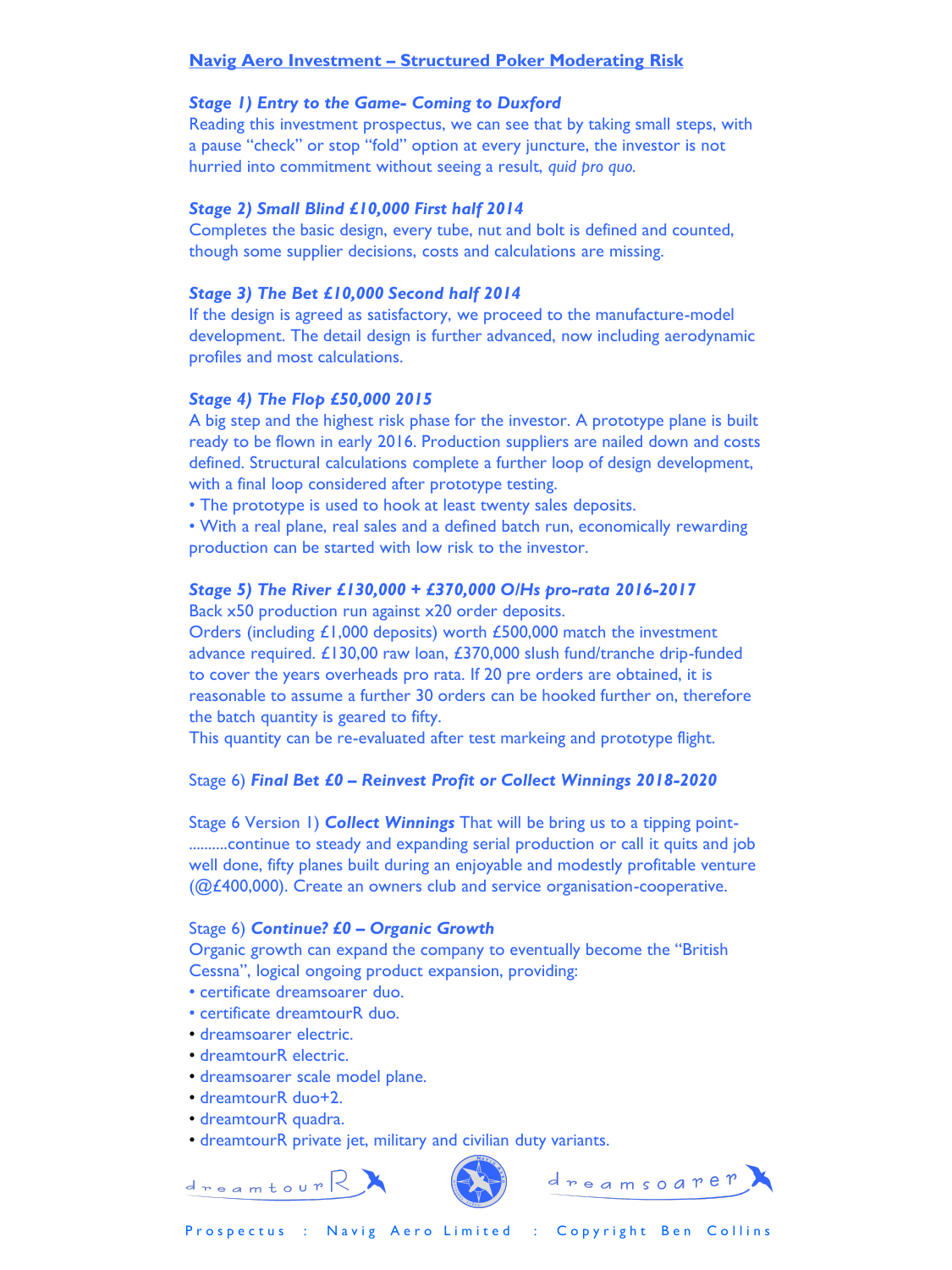| <b>Navig Aero Budget 2014-2020</b>                                                              |                                      |                                           |                       |                        |                                                    |                        |                                  |                                          |                                         |                        |
|-------------------------------------------------------------------------------------------------|--------------------------------------|-------------------------------------------|-----------------------|------------------------|----------------------------------------------------|------------------------|----------------------------------|------------------------------------------|-----------------------------------------|------------------------|
| Navig Aero Limited: Budget 2014-2020                                                            |                                      | ref linkcell X                            |                       |                        | Navig Aero Limited: Budget 2014-2023               |                        |                                  |                                          |                                         |                        |
|                                                                                                 |                                      | Gross                                     |                       |                        | Estimated                                          |                        | Proposed Estimated               |                                          |                                         |                        |
| Funding                                                                                         | Organic                              | margin                                    | Gross                 | Gross                  | Tax and                                            | Net                    | Dividend                         | share                                    |                                         | <b>Funding</b>         |
| Year Task<br>Needed                                                                             | reinvestment Units                   | per unit                                  | income                | Profit/loss            | other costs                                        | Profit/loss            | per share price each Funding How |                                          |                                         | Dates                  |
| 2014 Proof of concept and manufacture-model                                                     | £20 000<br>£0<br>£50 000<br>£0       | $\mathbf 0$<br>£0<br>$\overline{0}$<br>£0 | £0<br>£0              | $-E20000$<br>$-£50000$ | £0<br>£0                                           | $-£20000$<br>$-£50000$ | £0<br>£0                         | £1 000 Share sales<br>£2 000 Share sales |                                         | Feb 12014<br>Feb 12015 |
| 2015 Prototype build and ground testing<br>£130 000<br>2016 Flying and one off batch production | $£0$ 20                              | £6 500                                    | £130 000              | £0                     | £0                                                 | £0                     | £0                               |                                          | £3 000 Share sales and or loa Feb 12016 |                        |
| £200 000<br>2017 Streamlined batch production & certification                                   | £0 50                                | £8 000                                    | £400 000              | £200 000               | £50 000                                            | £150 000               | £0                               |                                          | £4 000 Loan against sales               | Feb 12017              |
| 2018 Serial production and range expansion                                                      | £100 000<br>£0                       | 80<br>£10 000                             | £800 000              | £800 000               | £150 000                                           | £150 000               | £1 500                           | £9 500 Organic growth                    |                                         | n/a                    |
| 2019 Stabilisation of company and model expansion                                               | £500 000 120<br>£0                   | £10 000                                   | £1 200 000 £1 200 000 |                        | £100 000                                           | £100 000               | £1000                            | £13 000 Organic growth                   |                                         | n/a                    |
| 2020 Stabilisation of company and model expansion                                               | £0 £1 000 000                        | 200<br>£10 000                            | £2 000 000            | £2 000 000             | £750 000                                           | £750 000               | £7 500                           | £27 500 Organic growth                   |                                         | n/a                    |
| 2021                                                                                            | £500 000                             |                                           | £4 530 000 £4 130 000 |                        |                                                    |                        | £10 000                          |                                          |                                         |                        |
| Seven year totals                                                                               | £400 000 £2 100 000 470              | £44 500                                   |                       |                        | £1 050 000 £1 080 000                              |                        |                                  |                                          |                                         |                        |
| Navig Aero Limited: Budget 2014-2020<br>ref linkcell X                                          |                                      |                                           |                       |                        |                                                    |                        |                                  |                                          |                                         |                        |
|                                                                                                 |                                      |                                           |                       |                        |                                                    | Gross                  |                                  |                                          |                                         |                        |
|                                                                                                 |                                      |                                           | Funding<br>Organic    |                        |                                                    | margin                 |                                  | Gross<br>Gross                           |                                         |                        |
| Task<br>Year                                                                                    |                                      | Needed                                    |                       | reinvestment           | Units                                              | per unit               |                                  | income                                   | Profit/loss                             |                        |
| 2014 Proof of concept and manufacture-model                                                     |                                      | £20 000                                   |                       | £0                     | 0                                                  | £0                     |                                  | £0                                       | $-£20000$                               |                        |
| 2015 Prototype build and ground testing                                                         |                                      | £50 000                                   |                       | £0                     | 0                                                  | £0.                    |                                  | £0                                       | $-£50000$                               |                        |
| 2016 Flying and one off batch production                                                        |                                      | £130 000                                  |                       | £0                     | 20                                                 | £6 500                 |                                  | £130 000                                 |                                         | £0                     |
| 2017 Streamlined batch production & certification                                               |                                      | £200 000                                  |                       | £0                     | 50                                                 | £8 000                 |                                  | £400 000                                 | £200 000                                |                        |
| 2018 Serial production and range expansion                                                      |                                      |                                           | £0                    | £100 000               | 80                                                 | £10 000                |                                  | £800 000                                 | £800 000                                |                        |
| 2019<br>Stabilisation of company and model expansion                                            |                                      |                                           | £0                    | £500 000               | 120                                                | £10 000                |                                  | £1 200 000                               | £1 200 000                              |                        |
| 2020 Stabilisation of company and model expansion                                               |                                      |                                           | £0                    | £1 000 000             | 200                                                | £10000                 |                                  | £2 000 000                               | £2 000 000                              |                        |
| 2021                                                                                            |                                      |                                           |                       | £500 000               |                                                    |                        |                                  |                                          |                                         |                        |
| Seven year totals                                                                               |                                      | £400 000                                  |                       | £2 100 000             | 470                                                | £44 500                |                                  | £4 530 000                               | £4 130 000                              |                        |
| ref linkcell X                                                                                  | Navig Aero Limited: Budget 2014-2023 |                                           |                       |                        |                                                    |                        |                                  |                                          | 21st Nov 2013 Ben Collins               |                        |
|                                                                                                 | Estimated                            |                                           |                       | Proposed               | Estimated                                          |                        |                                  |                                          |                                         |                        |
| Gross<br>Gross                                                                                  | Tax and                              |                                           | Net<br>Dividend       |                        | share                                              |                        |                                  |                                          | <b>Funding</b>                          |                        |
|                                                                                                 |                                      |                                           |                       |                        |                                                    |                        |                                  |                                          |                                         |                        |
| Profit/loss<br>income                                                                           | other costs                          |                                           | Profit/loss           |                        | per share price each Funding How                   |                        |                                  |                                          | Dates                                   |                        |
| $-£20000$<br>£0                                                                                 |                                      | £0                                        | $-£20000$             |                        | £0                                                 |                        | £1 000 Share sales               |                                          | Feb 12014                               |                        |
| £0<br>$-£50000$                                                                                 |                                      | £0                                        | $-£50000$             |                        | £0                                                 |                        | £2 000 Share sales               |                                          | Feb 12015                               |                        |
| £130 000<br>£0                                                                                  |                                      | £0                                        | £0                    |                        | £0                                                 |                        |                                  |                                          | £3 000 Share sales and or loa Feb 12016 |                        |
| £400 000<br>£200 000                                                                            | £50 000                              |                                           | £150 000              |                        | £0                                                 |                        | £4 000 Loan against sales        |                                          | Feb 12017                               |                        |
| £800 000<br>£800 000                                                                            | £150 000                             |                                           | £150 000              | £1 500                 |                                                    |                        | £9 500 Organic growth            |                                          | n/a                                     |                        |
| £1 200 000<br>£1 200 000                                                                        | £100 000                             |                                           | £100 000              | £1 000                 |                                                    |                        | £13 000 Organic growth           |                                          | n/a                                     |                        |
| £2 000 000<br>£2 000 000                                                                        | £750 000                             |                                           | £750 000              | £7 500                 |                                                    |                        | £27 500 Organic growth           |                                          | n/a                                     |                        |
|                                                                                                 |                                      |                                           |                       |                        |                                                    |                        |                                  |                                          |                                         |                        |
| £4 530 000<br>£4 130 000                                                                        | £1 050 000                           |                                           | £1 080 000            | £10 000                |                                                    |                        |                                  |                                          |                                         |                        |
|                                                                                                 | $d_{\text{mean}}$                    |                                           |                       |                        | $d$ $re$ $a$ $m$ $s$ $o$ $a$ $r$ $e$ $r$ $\lambda$ |                        |                                  |                                          |                                         |                        |

![](_page_14_Picture_1.jpeg)

![](_page_14_Picture_2.jpeg)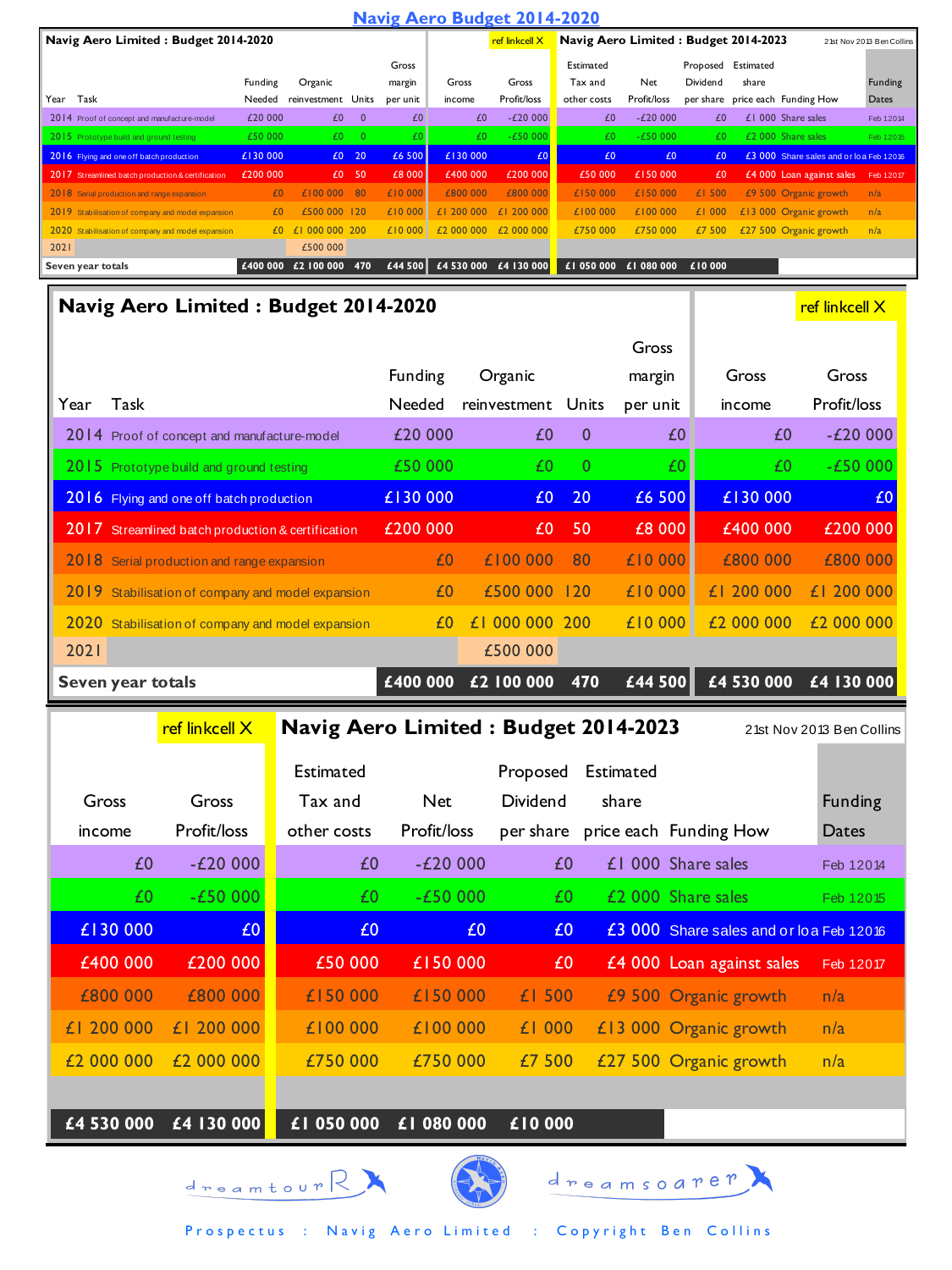#### **Making money and increasing share value 2014-2020**

The figures herein –derived from the budget table - paint a pretty rosy picture, it probably will not extrapolate quite so smoothly - but we *are* aiming to make money, not just aircraft, wrinkles and headaches.

These figures are our main target, while our second base target will be to keep share value rising at least with inflation during the first, possibly very difficult, years.

![](_page_15_Figure_3.jpeg)

![](_page_15_Figure_4.jpeg)

In the event we can start producing planes that cost  $£10,000$  to make, with a ticket price of £25k and a margin of >£5,000+ then there is some money to be made by 2020.

However the business of aircraft production involves a whole heap of costs and issues to be discovered along the way, things like product liability, IP, certification, CE-marking, different legal rules for every country. It will not be easy!

![](_page_15_Picture_7.jpeg)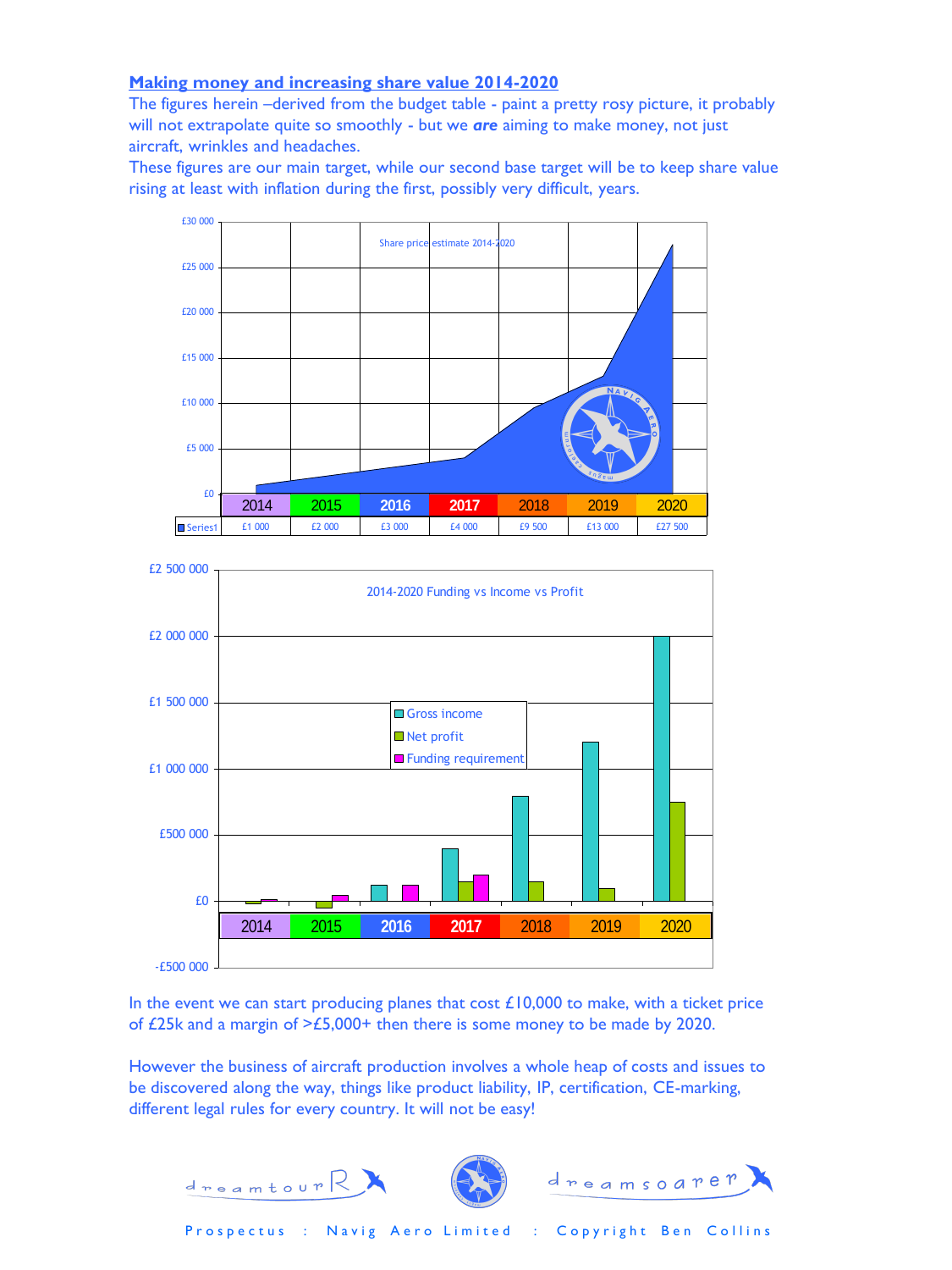#### **Navig Aero Medium Term Model Family**

The most difficult stagepost is to build a prototype. This will determine whether the project has merit. The goal is then to sell twenty and make fifty planes, after that everything is a bonus.

Assuming a satisfactory rollout of production and reasonable sales demand, we can plan for a family of logically related products with significant commonality. The speed of product rollout should be tempered by means to production and testing rather than specific dates. No need to rush forward, however no harm in some ambition.

(some confidential text removed)

Despite the commonality, producing these planes will take Navig Aero from "high tech shed fun project" to serious medium volume plane manufacturer. For example the dreamtourR Duo, is something that should generate worldwide interest and demand.

Who would not want an easy to land, fast, aerobatic two seater plane with very high cruise economy, low price and attractive looks. That has a big potential. There are even more possible derivatives – but the diagram below could take a decade.

![](_page_16_Figure_6.jpeg)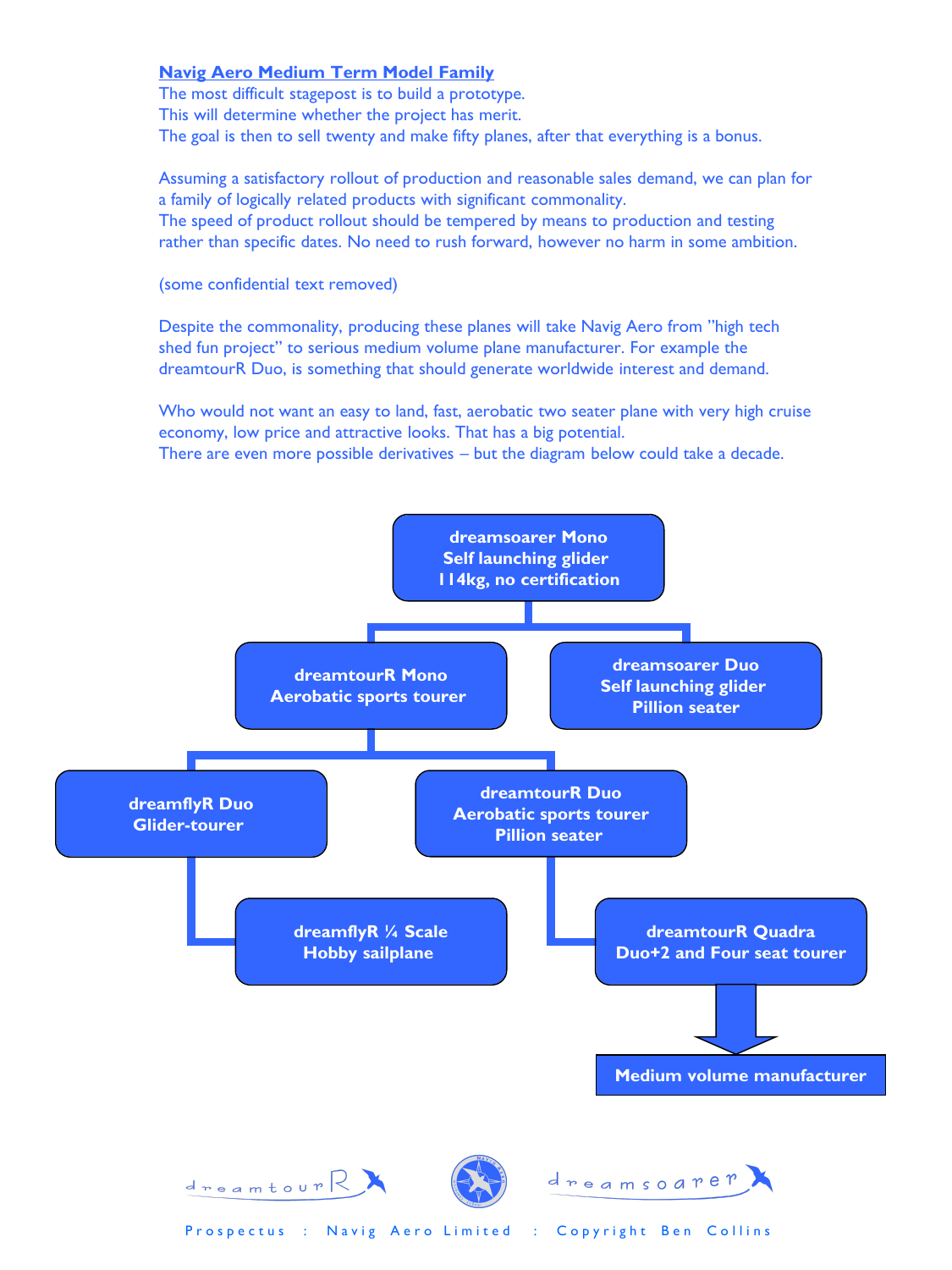![](_page_17_Figure_0.jpeg)

![](_page_17_Picture_2.jpeg)

![](_page_17_Picture_3.jpeg)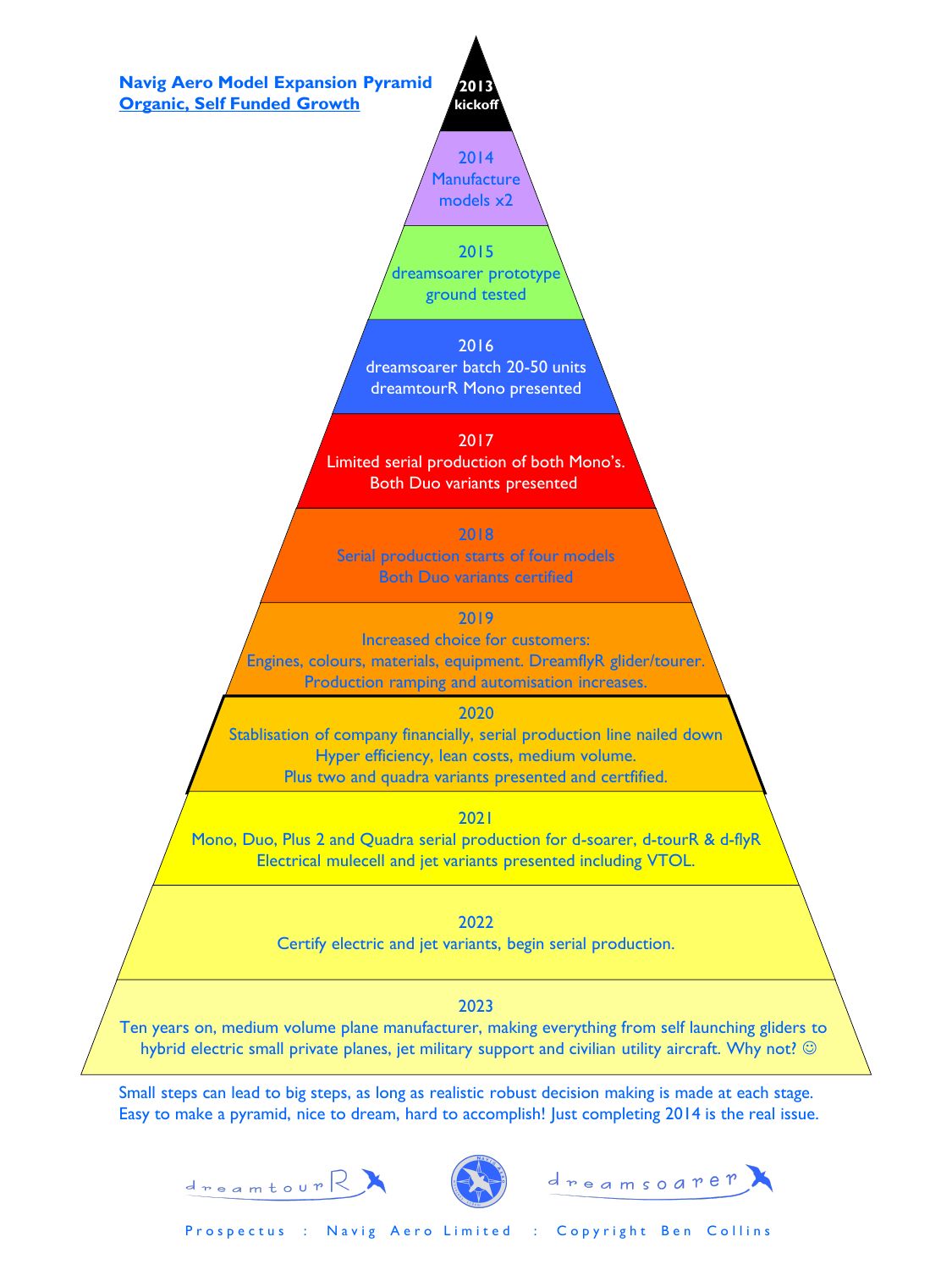![](_page_18_Picture_0.jpeg)

# **D Product and business discussion**

Project introduction

Lean everything

Competitor analysis

Sailplane ownership

Profitability with low volume & Direct marketing

Making aeroplanes

 $d_{\texttt{mean} \texttt{four}}$ 

From 1:10 scale concept to 1:1 manufacture-model

![](_page_18_Picture_9.jpeg)

![](_page_18_Picture_10.jpeg)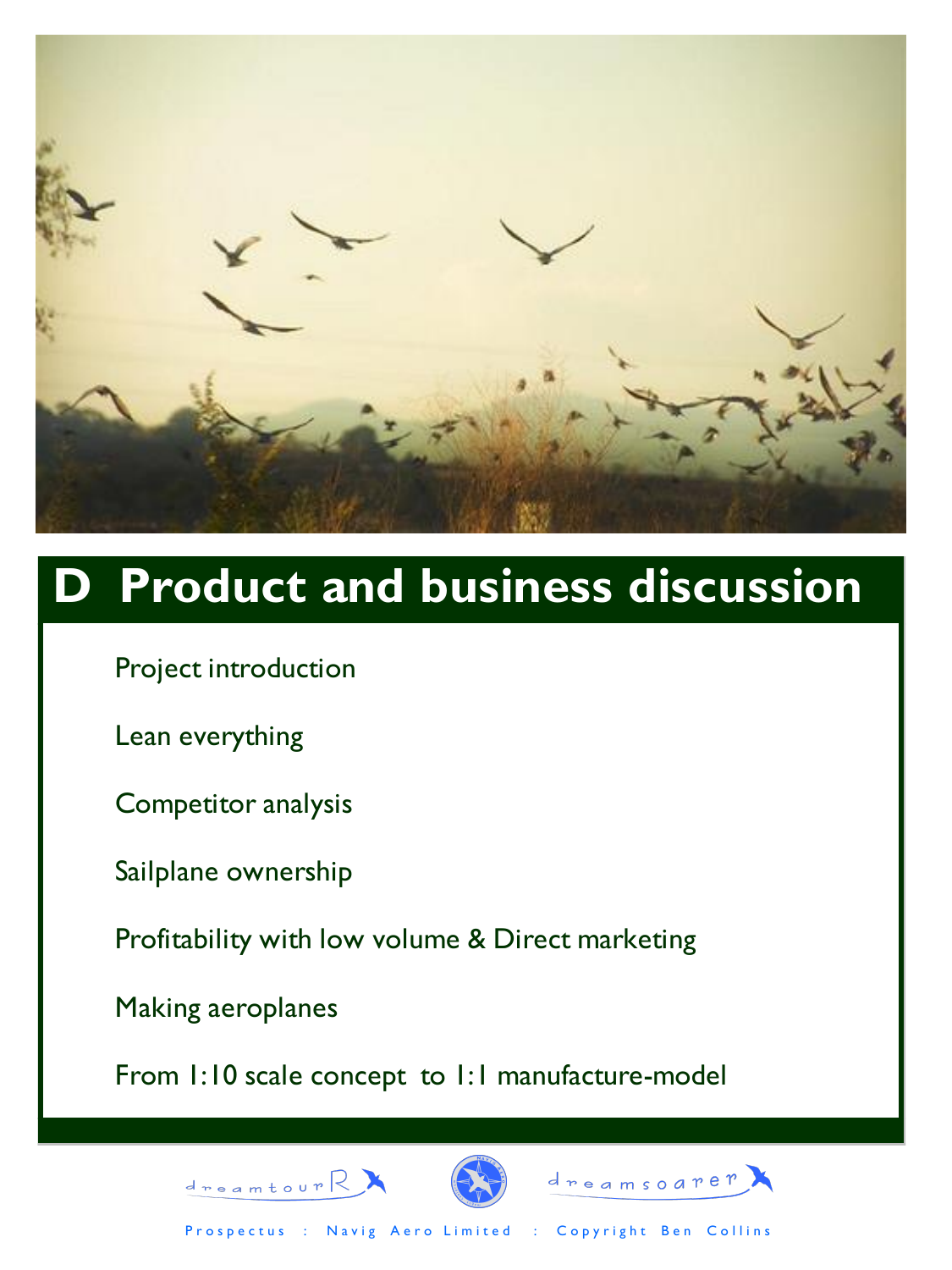#### **Navig Aero dreamsoarer Project Introduction**

#### **Description**

The dreamsoarer build technique is suitable for micro, small and small-medium aeroplane building. The technique develops five key advantages which combine to create a commercially attractive aeroplane; best of breed performance with an accessible price.

- 1. Safest\*
- 2. Best flying\*
- 3. Best structurally\*
- 4. Accessible cost
- 5. Most attractive ownership\*
- (\* in weight class)

The first proposed is in the ultralight class, weighing around 115kg. The dreamsoarer MONO is a single seater self launching SSDR sailplane.

#### **Manufacturing Summary**

Manufacturing a commercially succesful product in northern Europe, i.e. economically with a margin, presents a massive challenge. Add in; *low volume, mature competitors in a discerning and depressed market* and any new product has a mountain to climb. However, with the right approach and preparation, mountains *are* climbed.

The dreamsoarer technique creates a significant performance and cost advantage versus contemporary products to enable sophisticated yet realistic build cost. This creates an attractive ownership proposition appealing to a diverse and global customer matrix.

#### **Business Summary**

This project has a structured sequence of modest tranches/buy-ins to refine design, build a full size prototype, all leading to a batch then series production of a single seater self launching sailplane. To commit to the first 50 unit batch run, twenty presales are required using the single protoype as sales hook.

The first big step is 12 months funding for a 1:1 manufacture-models  $x^2$ : £20,000.

#### **Widening the Product Range**

Successful manufacturing ventures usually face pressure to increase their product range. Something to consider is this may cannabilise existing sales rather than create conquest sales. However, certification of the dreamtourR (sports tourer) and dreamsoarer is a priority, simply because a single seater aircraft has limited appeal, most people want to share the experience.

![](_page_19_Picture_18.jpeg)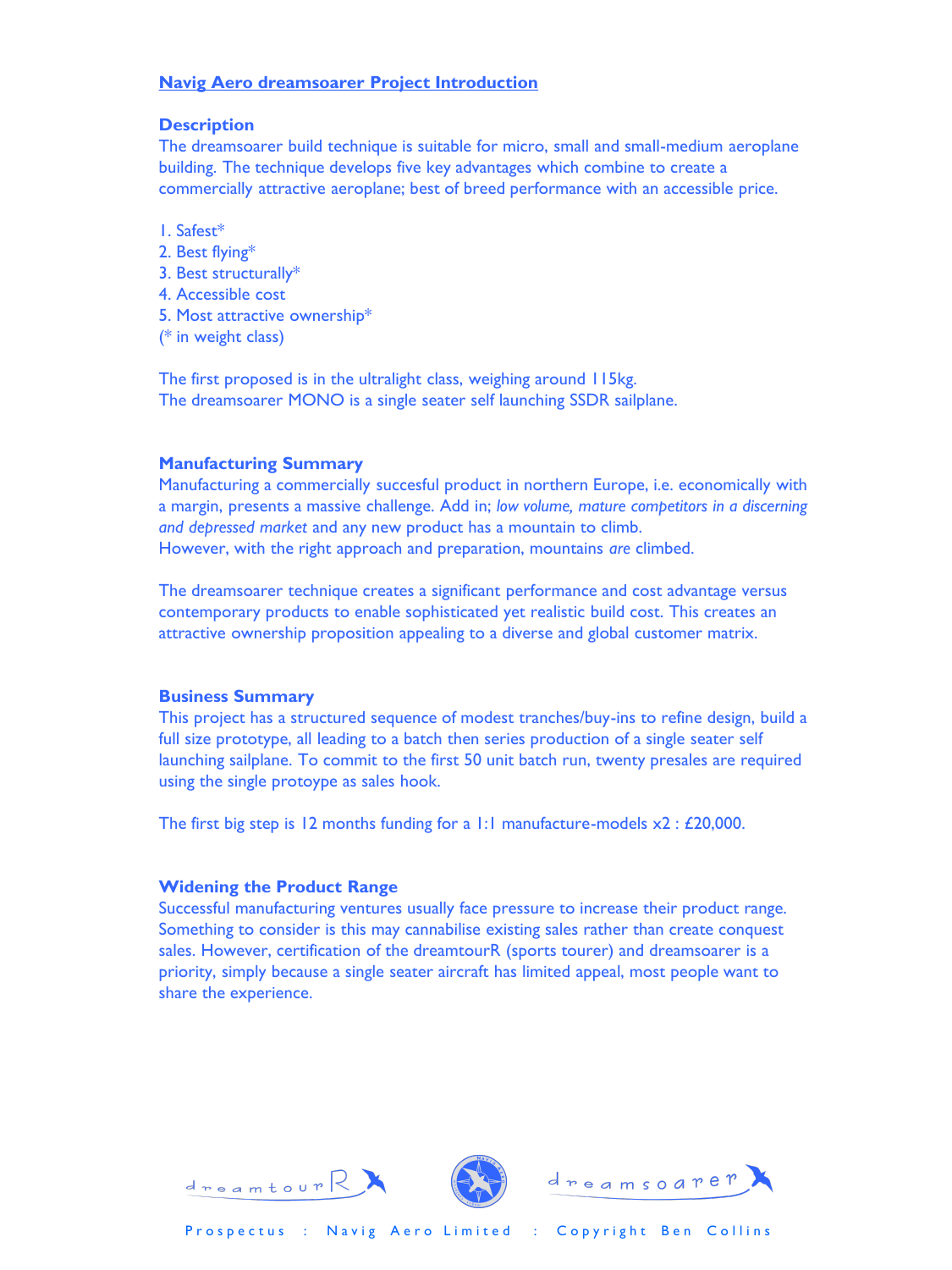#### **Lean Production, Lean Everything**

This document is packed with "good news", predicting outstanding performance, product integrity, lowest price and even profitability at low volume. So how can that idealistic combination really be achieved where others have failed?

The route to this ideal product scenario is "lean" everything. Lean marketing, sales and finance has been made possible by the internet. Customer and maker are now connected directly. Orders, payments etc, are now semi-automated. This leaves manufacturing a lean product. Lean production is a well versed cliché in manufacturing circles but how is it applied in the dreamsoarer?

(some confidential text removed)

#### **Lean Production of Wings**

Wing construction is traditionally laborious, intricate and expensive. (some confidential text removed) *Cheap parts yet best materials, cheap assembly yet brilliant result. LEAN.*

#### **Moderating Tooling Amortisation**

Like every manufacturing project, this is subject to amortisation, namely any tooling preparation costs must be paid off according to the production numbers and time limit of that production.

This demands an up front investment and a relative leap of faith from the investor that a sales volume will be reached. However, given there is very little tooling on this product, the tool amortisation "ball and chain" is moderately sized, and conceivably controlled and paid by a run of twenty units. Every unit thereafter, earns a percentage profit.

There is scope for state assistance, toward the prototype builds and the purchase of machinery, though this is notoriously time consuming to procure and maintain.

#### **Lean Product Development**

Under the scheme propsed herein, we will develop a manufacture-model prototype for £20,000 – cost that as a normal industrial project and it will come to a minimum of £500,000. However I am willing to work full time for pocket money for a year on this. I need to find investor-collaborators willing to chip in their brains, energy a few thousand pounds and four weekends per year. We can do it!

![](_page_20_Picture_12.jpeg)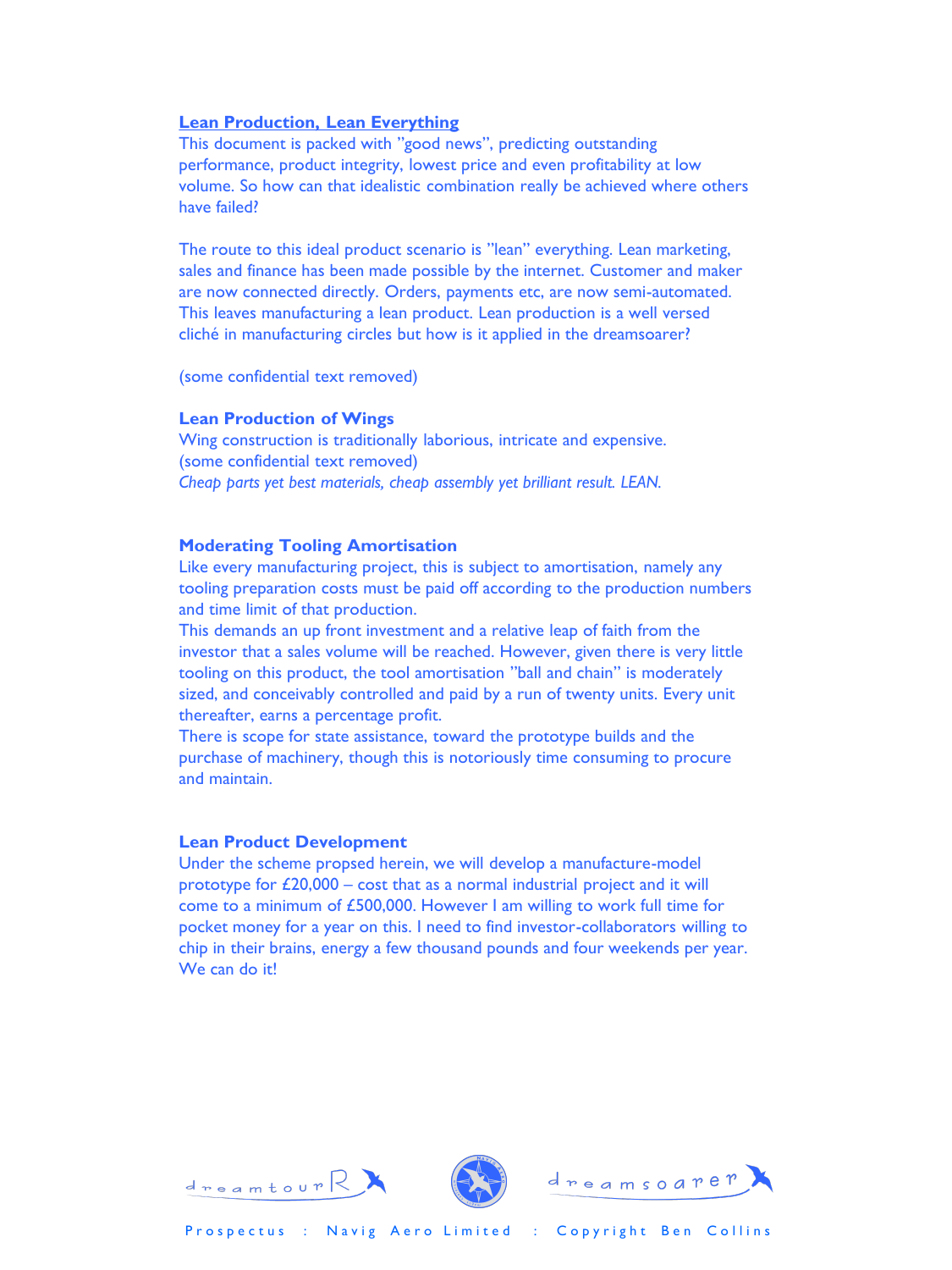![](_page_21_Picture_0.jpeg)

#### **Direct Competitor Analysis**

http://www.pipistrel.si/plane/panthera/overview Pipistrel make conventional self powered gliders and private planes, i.e. have a product portfolio similar to that proposed herein for Navig Aero Ltd. They are established, make beautiful innovative planes for decent prices. This looks like a competent and tough competitor, with nice presentation.

Given their established production capacity and base in Slovenia, only a more radical design departure can derive a successful competitor. Trying to emulate their products with a conventional design combined with higher UK base costs can only lead to commercial failure.

Many competitors are based in central and eastern Europe and enjoy highly competent low cost workforce and sites. e.g. the Alatus-M self launching ultralight carbon fibre glider built in the Ukraine. A superb SSDR 112kg competitor. http://www.flylight.co.uk/gliding/index.htm

A deeper analysis of competitors will be carried out in the first phase by a team member. We can be fairly confident however that there is nothing similar to match the dreamsoarer's unique combination of qualities, or at least there is nothing else so good as to render 50 dreamsoarer Mono sales wholly improbable.

dreamsoarer USPs

- Economic cruise, ExSTOL.
- Pilot Safety cell, fully triangulated airframe, full size and soft landing gear.
- Excellent sailing and thermalling, aerobatic capability, polymorphic wings.
- New economical and high strength wing and airframe production.
- €30,000 ticket price.

 $d_{\texttt{mean} \texttt{four}}$ 

• Uniterrupted view, fantastic looking, <115kg.

![](_page_21_Picture_13.jpeg)

![](_page_21_Picture_14.jpeg)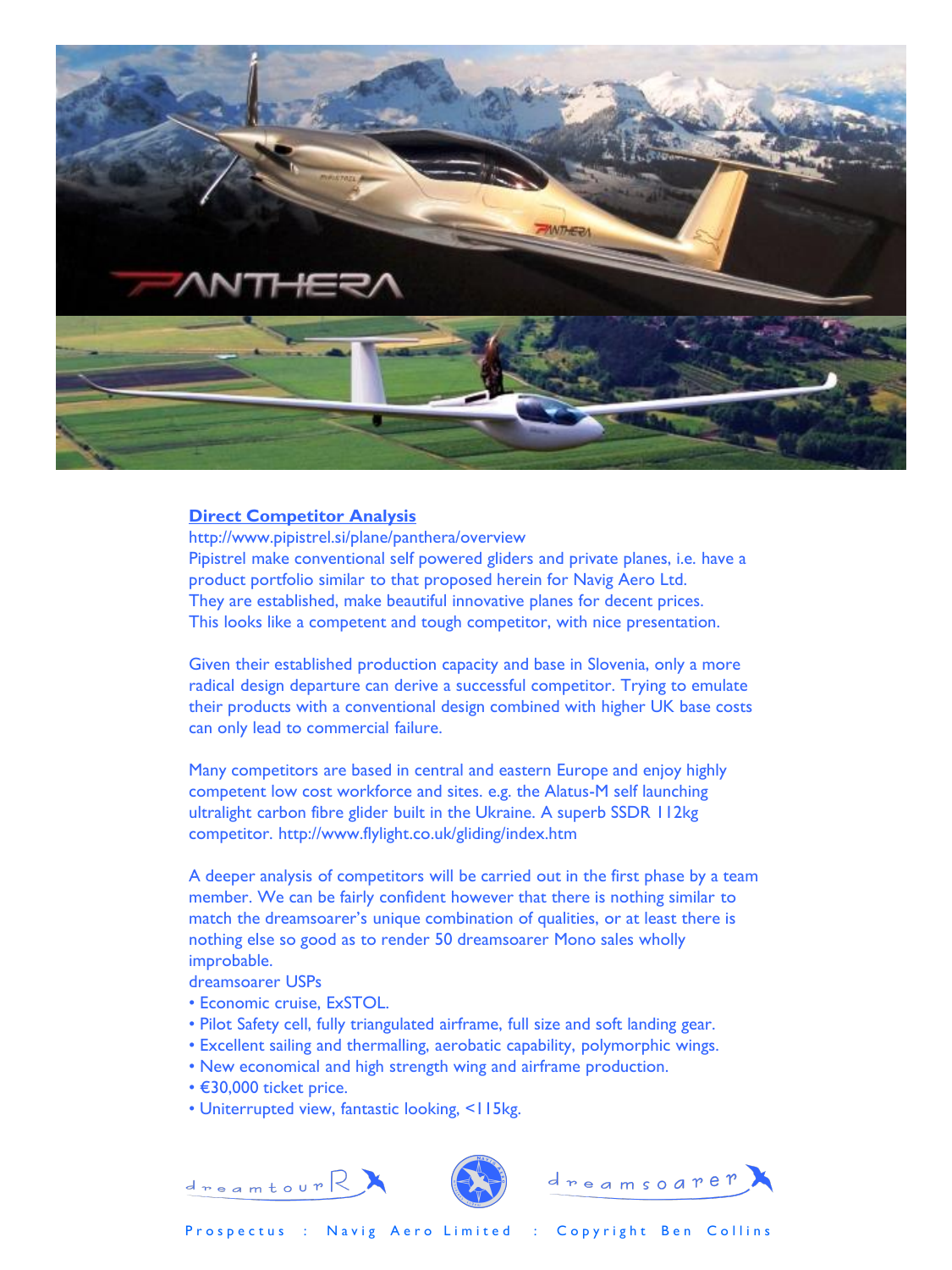#### **Sailplane ownership**

The purchase of a sailplane is in direct competition for disposable income with many other product spheres from; slate based snooker tables, conservatories, to yachts, cruises and even plastic surgery and of course direct competitors, some of whom we just discussed.

The dreamsoarer is a "product" for sale at a price that most silver foxes and professionals can afford to buy, brand new. It is a non-essential purely hedonistic device. There is very little out there that can compete with the joy that sailing a plane can bring. However like many hedonistic products, buying a sailplane is a commitment that comes with a long list of ownership negative baggage.

- advancing personal sailing skills
- storage
- transport
- insurance
- launching arrangements
- costs and fees
- personal risk
- setup
- maintenance
- engine overhauls
- weather dependency

Considering the list above, it is little wonder people drift away from hobby flying. Disposable income is hard to come by and will be spent on something that really provides quality of life not ownership headaches.

It is these disadvantages, and the minimisation of them that can make or break a buying decision for a flying enthusiast. While baggage such as weather dependency and personal skill level is unavoidable, the rest of the list can be minimised. This is what the dreamsoarer must achieve to become commercially successful, *practicality of ownership and desirability in equal measure.* 

Thankfully the dreamsoarer will be easy to live with; affordable, safer, beautiful, self launching aerobatic sailplane with high performance. It offers something to match the highly competent Central European conventional competitors.

![](_page_22_Picture_17.jpeg)

![](_page_22_Picture_18.jpeg)

![](_page_22_Picture_19.jpeg)

![](_page_22_Picture_20.jpeg)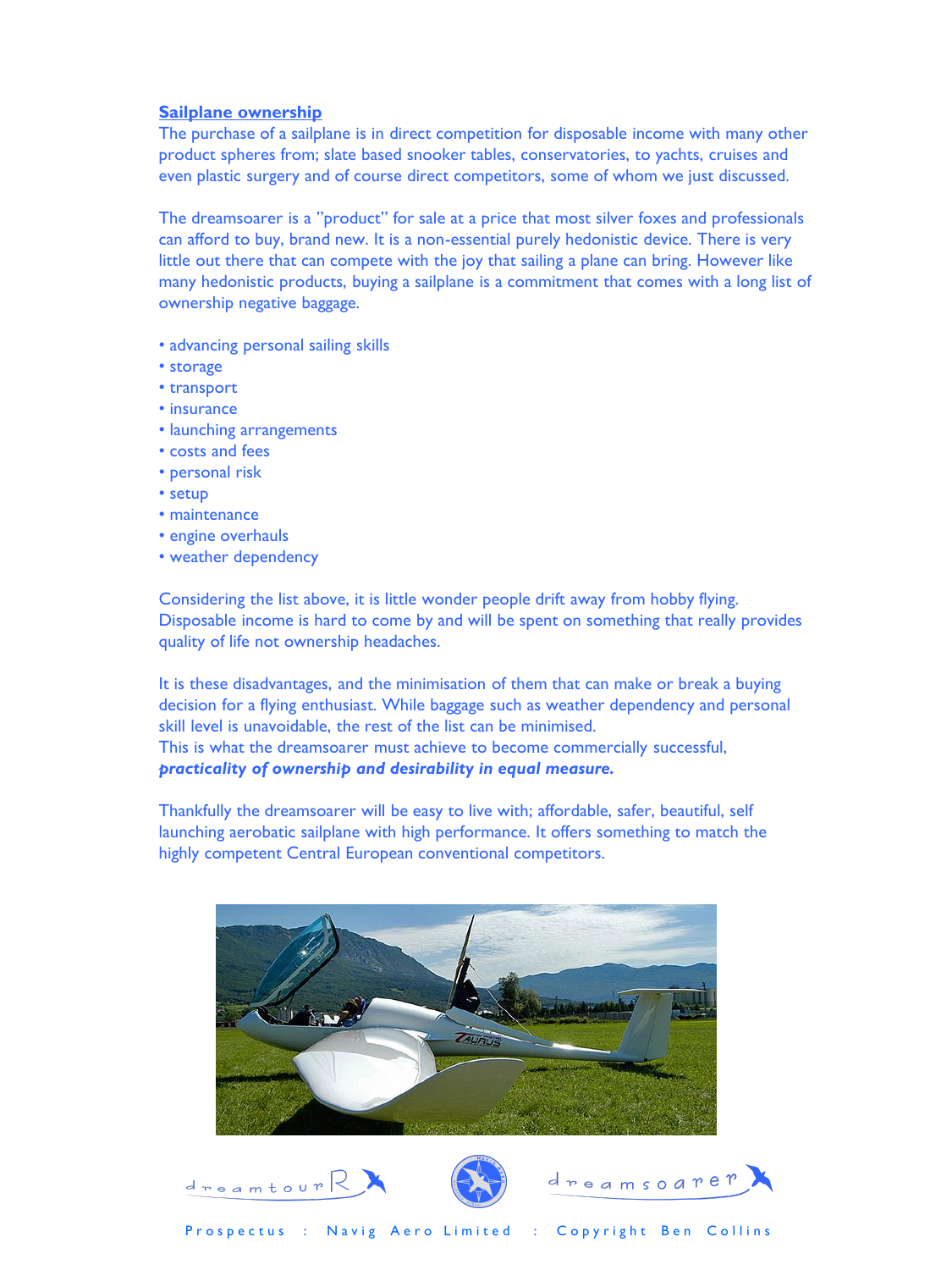#### **Profitability With Low Volume**

With harsh market conditions and increasing sophistication of production in cheap labour markets, manufacturing a globally consumed product in the UK is a tremendous economic battle. The main manufacturing challenge throughout will be to maintain quality, efficiency and profitability.

It is tough to predict sales volumes, but certainly less than 10 sales per year is unsustainable. With one flying prototype it might be realistic to first procure a block of sales from interested prospects. A minimum of twenty sales would be necessary to kick start batch production without financial risk. The market volume is presently underdeveloped for the simple reason the right product has yet to be created. Let us hope, if we build it, they will come.

A short note on carbon fibre and kevlar; expensive exotic materials offer considerable buyer kudos, thereby raising perceived product sophistication and allowing higher ticket pricing. Specific material choices can be explored later.

Example Bulgarian competitor: http://www.aeroplanesdar.com/

 $d_{\texttt{reambour}}$  $\mathbb{R}$ 

There remains the alternative opportunity to develop a successful design, and then licence it to existing manufacturers, rather than manufacture it in-house.

#### **Marketing**

Sometimes marketing is about the product, sometimes the product is about the marketing, in this case it is very much the former due to the functional nature of the plane. High performance, competitor beating stats and aesthetics can be leveraged whenever and wherever information is shared with sales prospects.

The main marketing challenge will be to gain worldwide product exposure and the trust of the market within a short space of time from an unknown brand.

Fortunately the internet has brought producer and global consumer into sharp focus worldwide, especially for niche products such as the dreamsoarer. Lean direct marketing and sales is the simplest and most cost effective route.

The number one sales tool to invest in is *a beautifully slick website* and secondly well presented infomercials on *YouTube et al.*

Good use of press releases, videos, publically accessible owners forum can all raise the profile of the dreamsoarer without recourse to actual cost outlay marketing. Visits to shows, forum and blogg presence and personal presentations to European clubs, hire companies can be cost effective. "Timeshare" ownership should be encouraged between club members.

![](_page_23_Picture_12.jpeg)

![](_page_23_Picture_13.jpeg)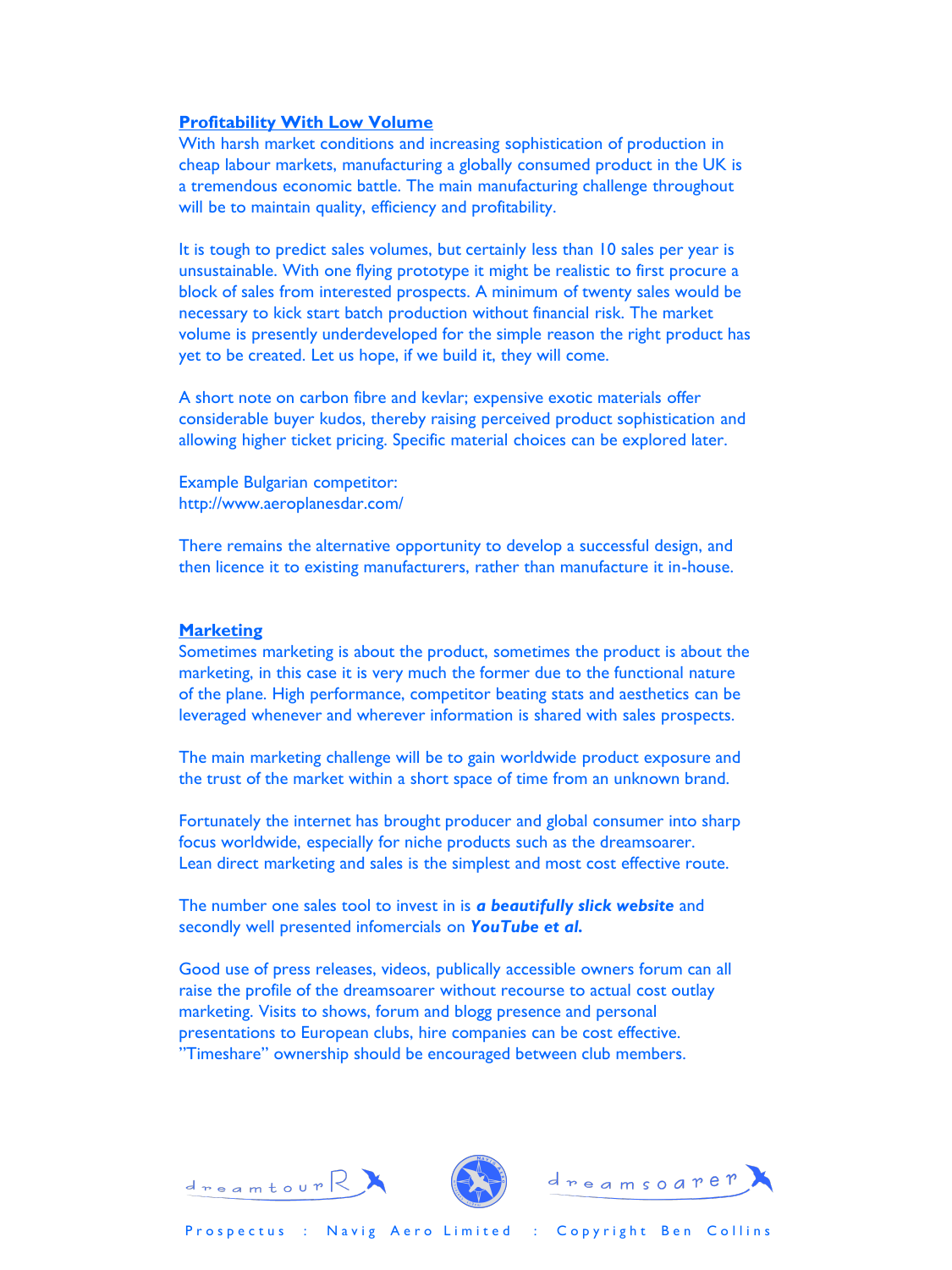#### **Making Aeroplanes**

We are aiming to profitably manufacture small numbers of a self launching sailplane called the Dreamsoarer Mono.

This plan takes us from today's small scale concept only prototype to medium volume small plane manufacturer in a decade.

Measured patience in prototype development will lead to a truly optimal design and product result and reduce later costly redesign. However designing something great and producing it are two very related yet different achievements, one is creative, the other requires extreme vigilance and control.

We are aiming to make planes in what will be little more than a high technology shed, using just one or two people.

As the designer I am 100% certain this aeroplane will fly well and should find sufficient buyers. What remains our primary challenge from day one to the end of production will be to maintain absolute production quality, even on a bank holiday Friday afternoon at 3.30pm. There can be never be a single bad part, wrong part, short part, long part, bad joint or bad assembly, *ever*.

That demand must be combined with a realistic constrained financial environment. If there are bad planes, customers who put their faith in us and gave us their hard earned disposable income will be killed, simple as that.

Checking and retaining @100% quality in *everything, always, vigorously and whilst within budget*, is a tough ask. To run a small manufacturing operation sounds harmless enough but quickly becomes a "monster" project :

Logistics, labour issues, storage, problem customers, problem suppliers, problem employees, problem payers, break ins and security, quality problems, warranty issues, unexpected events, project delays. Everything surrounding the running of even a small manufacturing enterprise is considerable.

The reasons for frequent manufacturing failures are usually either making products that people do not want or being consumed by production inadequacies, e.g. circulatory warranty issues or production inefficiency. These problems are typically caused by a rushed initial design phase.

The Dream family of small aircraft is a product people will want, while beingtruly production friendly.

(some confidential text removed) from day one, production variances, tolerances and costs are screwed down. The dreamsoarer costs less than most rivals and performs better most rivals. Priced around £25,000 it makes an affordable purchase of a fantastically desirable and highly functional object.

![](_page_24_Picture_12.jpeg)

 $d_{\texttt{mean} \texttt{four}}$ 

![](_page_24_Picture_13.jpeg)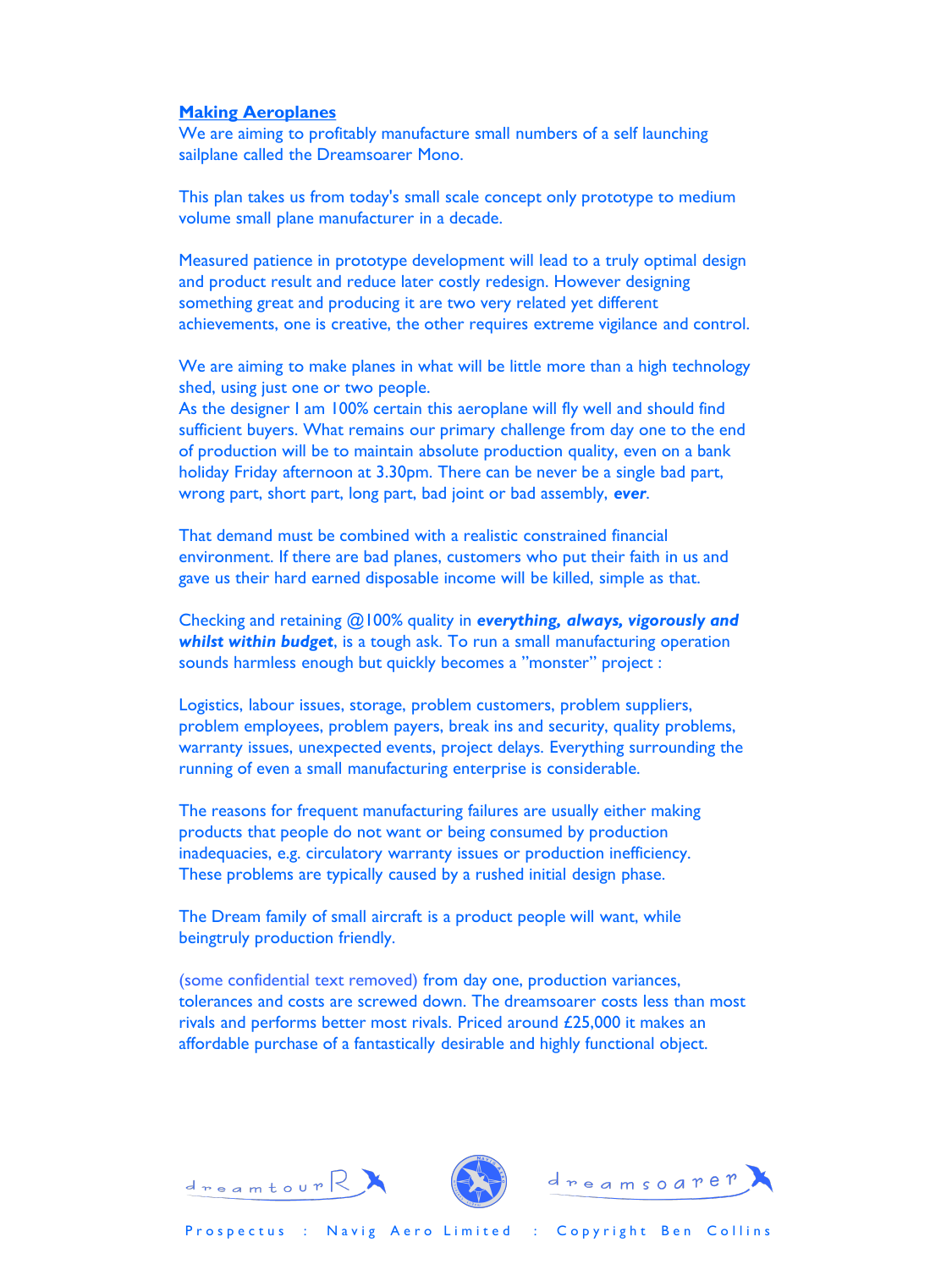#### **dreamsoarer 2014 : From 2013's 1:10 Scale To 1:1 Manufacture reality £20K**

While it is fun to plan the big picture, 2014 is the most important year of all, despite the modest £20,000 outlay.

2014 will create the base design and detail of the dreamsoarer and then prove it theoretically as a flying device. 2014 is split into two phases, *feasibility* and *proof of concept*.

Assuming the first *feasibility* phase confirms a convincing concept, we can then proceed to *proof of concept in the* latter half of the year with a 1:1 model built and tested using generic modelled and standard supplier parts.

#### **Feasibility £10k**

This determines the shape and limits of the project, the second design loop where this prospectus details the first design loop. This phase deals with establishing project fundamentals, costs in production, aerofoil selection, basic strength calculations, aeroplane control surfaces and mechanisms, materials, suppliers main parts.

All the rudimentary elements such as weights, sizes, thicknesses, spatial packaging and relationships of the project are determined and manufacturing questions answered.

#### **Proof of Concept £10k**

The proof of concept phase goes much deeper and seeks to nail down micro detailing. Proof of concept goes way beyond just building a 1:1 manufacture-model. This is where quotations and consultations are sought from experts regarding aspects of the plane design. Attention switches from *manufacture / form / airframe* toward *product / usage / maintenance*. Defining practical details like control cable routing and stabilisation of control surfaces, choosing parts and suppliers.

The concept then starts to become real, real models, real engines, real power delivery issues, real components mixed with plastic model dummies. While all paper designs "work" we can expect some issues arriving, needed to be ironed out while the scale model is commissioned.

#### **Long term dreaming and future-proofing**

Whilst nailing details even in 2014, we should keep in mind everything this plane family can be and incorporate that for the future. Right now these ideas seem a little far fetched, but at least thinking about them can avoids production restructuring later. Future-proofing:

- Personal configuration, avionics, colours, materials, decals.
- Upgrade components e.g. carbon fibre or trim.
- Water, ice, snow landing variants.
- Utility aircraft with structural fixing points.
- Jet & electric mounting assembly packaging.

• Coast guard, traffic surveillance, VTOL, Medevac, coastal / ocean /land surveillance and surveying, crop spraying, military utilities, rescue, taxi duty, postal, medical, repair/service, vetenary.

State and local authorities in some districts and countries will be the main customers. Aircraft are not just playthings, so we should concentrate on building a workhorse aircraft platform. A plane that can become a benchmark in utility and adaptability, the way the dreamsoarer family et al is constructed, makes this possible.

![](_page_25_Picture_19.jpeg)

![](_page_25_Picture_20.jpeg)

![](_page_25_Picture_21.jpeg)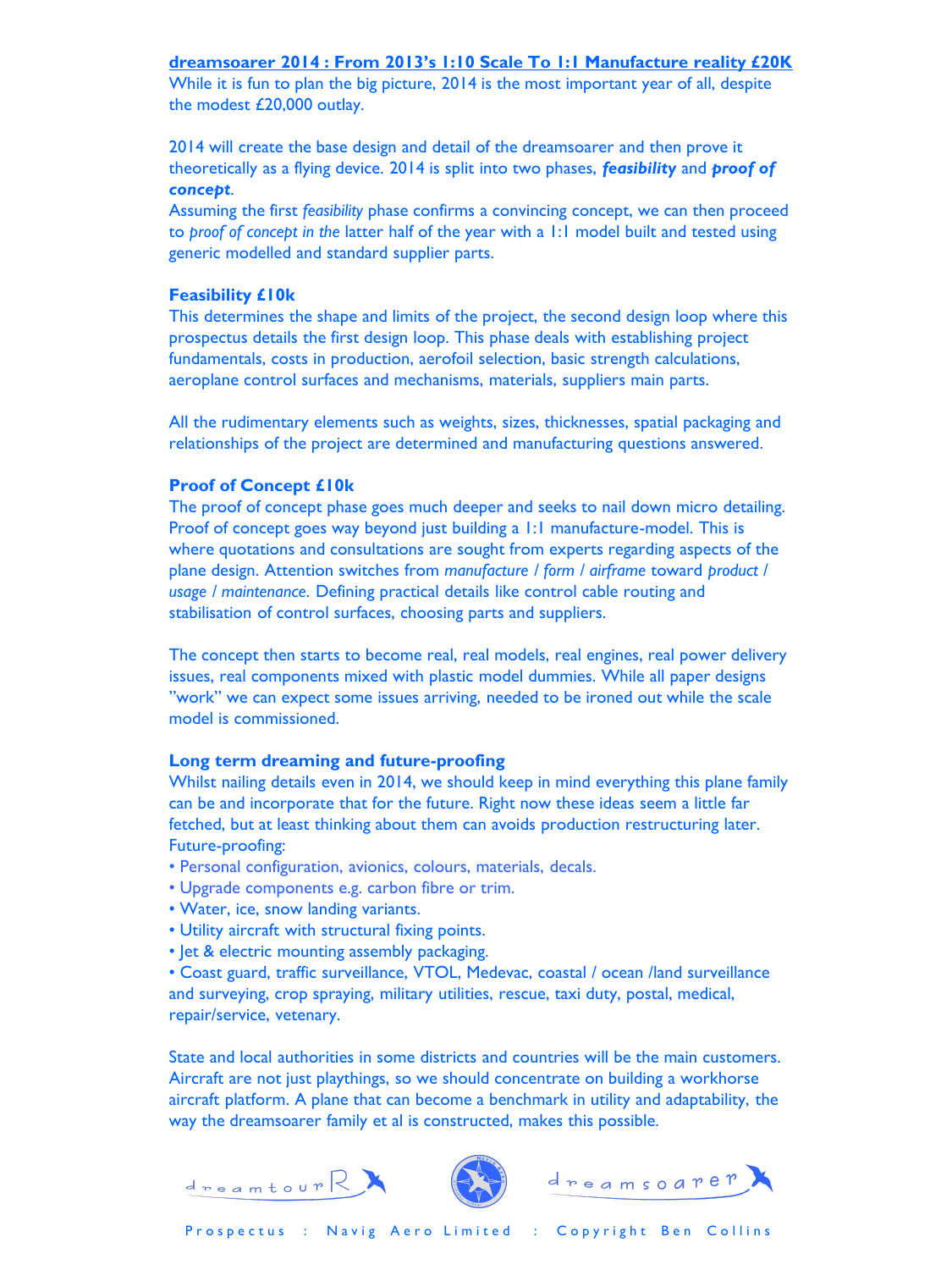![](_page_26_Picture_0.jpeg)

# **E Summary**

Business summary

Investment summary

![](_page_26_Picture_4.jpeg)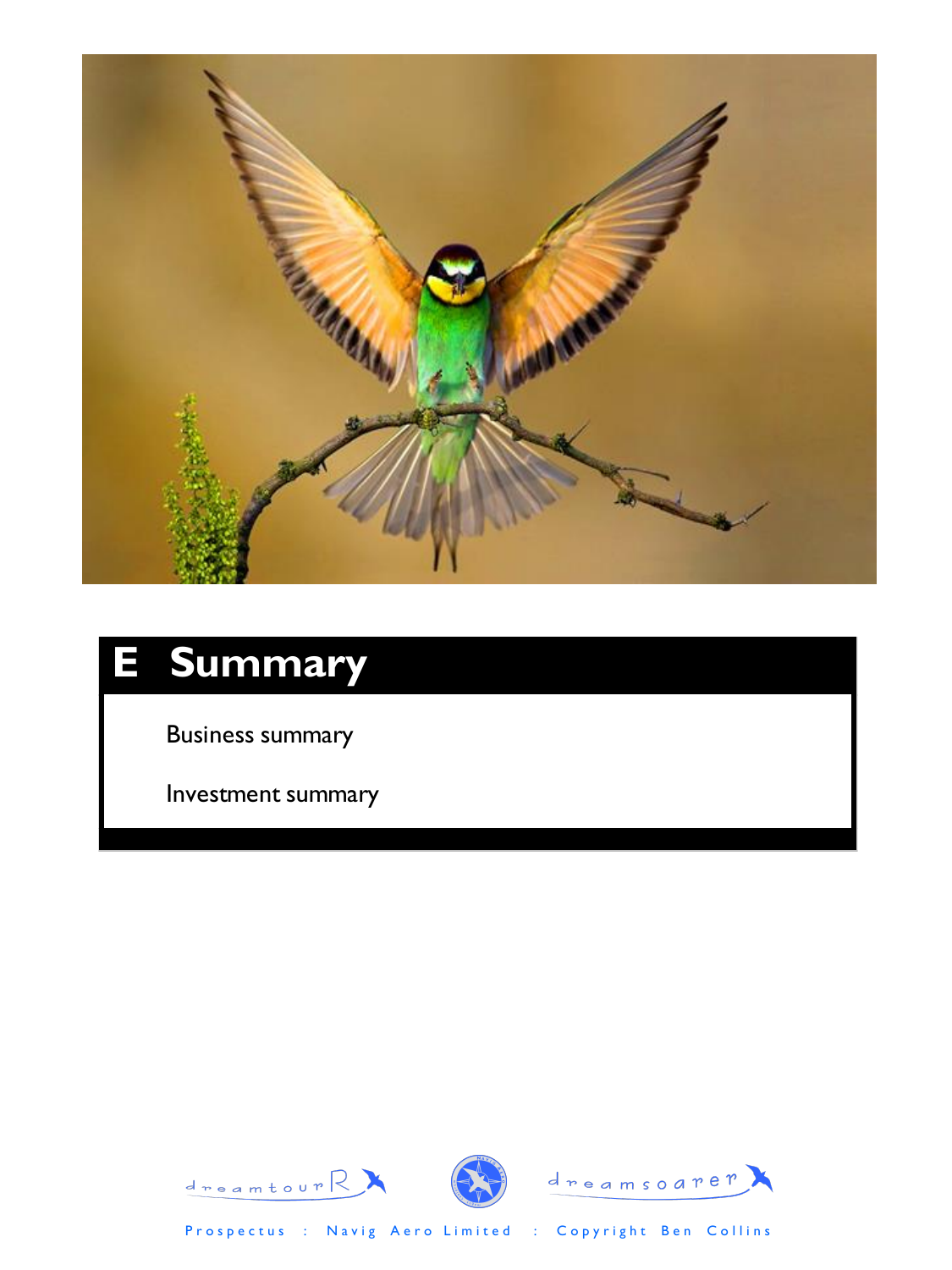#### **Business Summary**

Despite weighing under 118kg, the dreamsoarer is a high performance sailplane and aircraft that can perform a number of roles; hobby plane, sailplane, rental plane, observation plane. Self launched, whenever and almost wherever thanks to extreme STOL under 15 meters.

For an unproven scale-model-concept the dreamsoarer lays down some fine boasts; *best flying, best landing, highest safety, best running costs, best structure.*

When all the bluster of product design and judgement is done, the business survives or fails according to sales. Finding customers that will pay for their own dreamsoarer. Customer willing to forego slick marketing and established big names and literally risk their neck on an unknown brand and unproven product. And we need twenty people like that to justify production kick off.

So is this pie in the sky or profitable niche? This prospectus is created to convince the reader of the latter. It forecasts there will be modest yet sustained demand for this product, ideally around 50 units p.a. or one per week, with a required kick off of 20 presales.

The potential buyer is faced with several key decisions,

- Do I want it? Exceptional performance and aesthetics say yes.
- Can I afford to buy it? With or without finance, price is accessible.
- Can I afford to run it? Lowest insurance and lowest fuel usage mean yes.

To invest you must also be convinced that:

- The design is both realistic and high performance.
- Production cost can be held under £10,000.
- The aircraft can be built safely and weigh less than 115kg.
- People will put their hand in their pockets and buy this product.

If you are also convinced the above points are realistic, it is time to discuss your participation in the project.

With a reasonable demand and concentrated efforts on high tech yet economical production methods, there is scope to create a small manufacturing business. A lean direct marketing effort and equally lean web configured sales process complements the product to create an efficient business model.

Let us not be pessimistic about how to secure those first 20 presales; flying clubs, military trainers, hire firms, plane collectors will all be interested given the price and an opportunity to fly the sales demonstrator themselves. The dreamsoarer is a genuine ownership proposition; desirable and affordable. Question : *Do you think the dreamsoarer Mono can be built and sold for £25,000?*

I do. *Ben Collins Nov 21st 2013.*

 $d_{\texttt{mean} \texttt{four}}$ 

![](_page_27_Picture_18.jpeg)

![](_page_27_Picture_19.jpeg)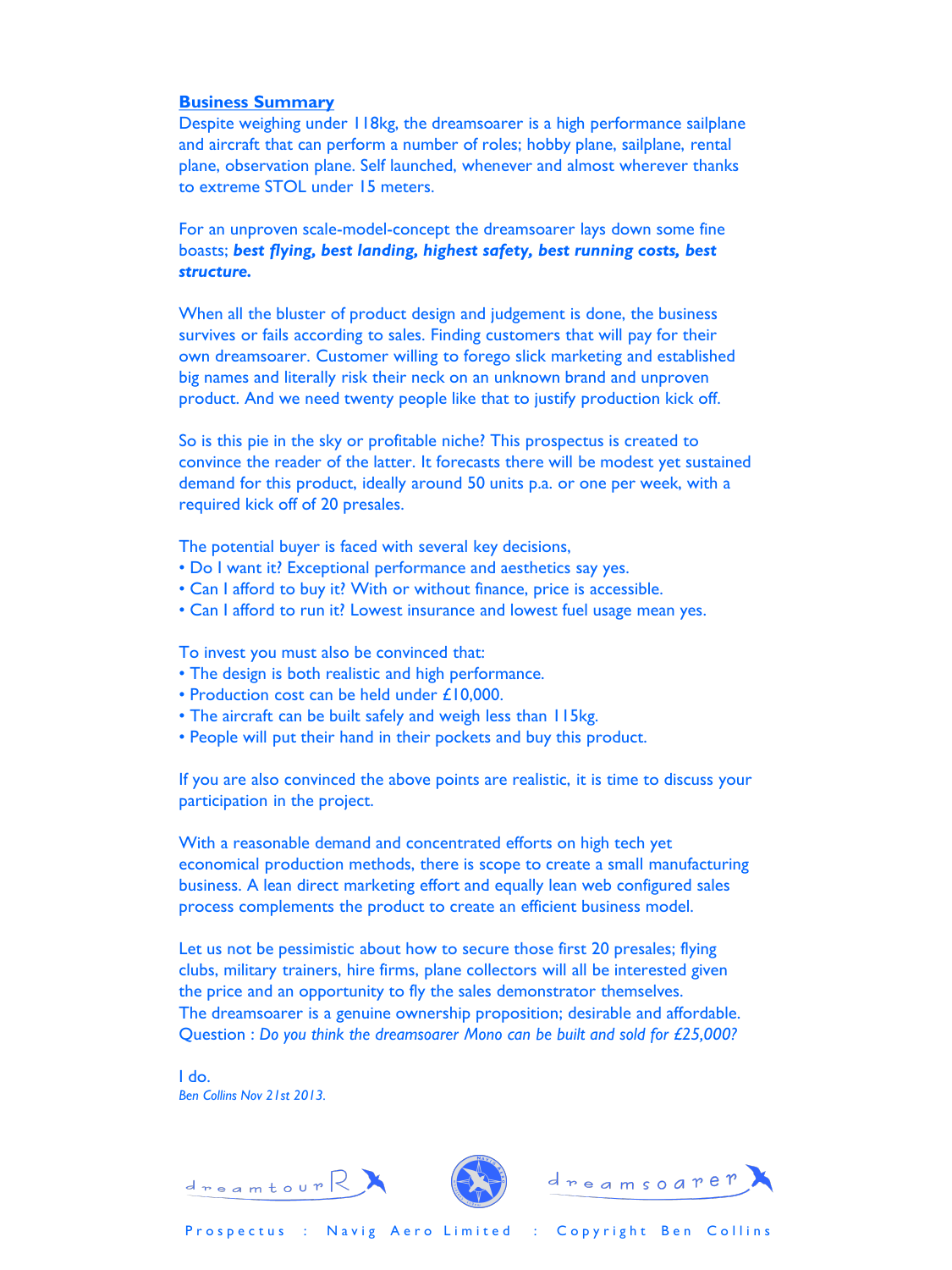#### Investment Summary **Investment Summary**

The project is currently valued at £100,000 7th December 2013. For sale are £20,000 of shares i.e. 20% i.e 20 shares at £1000 per share.

We also anticipate some modest grant funding to assist with full scale prototype costs during 2014, though this is not essential. Any grant contribution will be added to the development "pot" to improve the quality of the manufacture-model.

The target during 2014 is to develop from the current scale concept models to static manufacture-models and a fully resolved drawing suite. This will constitute proof of concept.

Investors are expected to contribute some time and energy in a discipline they feel most comfortable with, such as; market analysis, pilot ergonomics, avionics, electrical systems, aerodynamics, hydraulic systems, legislation, funding, finance, administration, secretary, treasurer, data handling, calculations.

Investors are expected to attend the majority of monthly webinars and quarterly design and management workshops and provide their input.

If the year is executed successfully, then by the end of 2014 the single goal is to have increased the project valuation from £100,000 to £200,00 or more.

In 2015 the aim is to build and ground test a full prototype including establishing supplier relationships. .

This document sets out both the long term plan and vision, as well as funding for 2014- 2015. However, while we can plan sales, forecasts, margins and factory costs, that will only be fantasing until we reach gate 2014. Gate 2014 is a manufacture model that where we know all the design details and costs.

**Something we can sit in, touch, inspire and call "ours".**

Shares will be apportioned equally according to demand and also ability / willingness to join a team, on the 7th Dec 2013 5pm in Duxford Lodge, up to a value of £20,000 / 20%. Minimum investment £1,000 (1 share).

For those with deeper pockets, there will be plenty of opportunity for deeper investment and more shares in 2015 and probably 2016.

- Early investors have first choice on later investment
- Early investment can be as little as £1,000 or even less if you are part of a group

• You can sell your share(s) at any time, but must offer the share to other existing shareholders as first refusal.

• You can sell your options in the investment queue for later years, but must offer the share to other existing shareholders first refusal.

• All shares are subject to normal limited company incorporation rules in law.

• Finally a word of warning, this could be a rocky ride, with hiccups and delays, we will be going into the unknown, consider this as adventure as much as an investment.

Let's forge a dream into reality and fly it worldwide.

Join the adventure!

![](_page_28_Picture_20.jpeg)

![](_page_28_Picture_21.jpeg)

![](_page_28_Picture_22.jpeg)